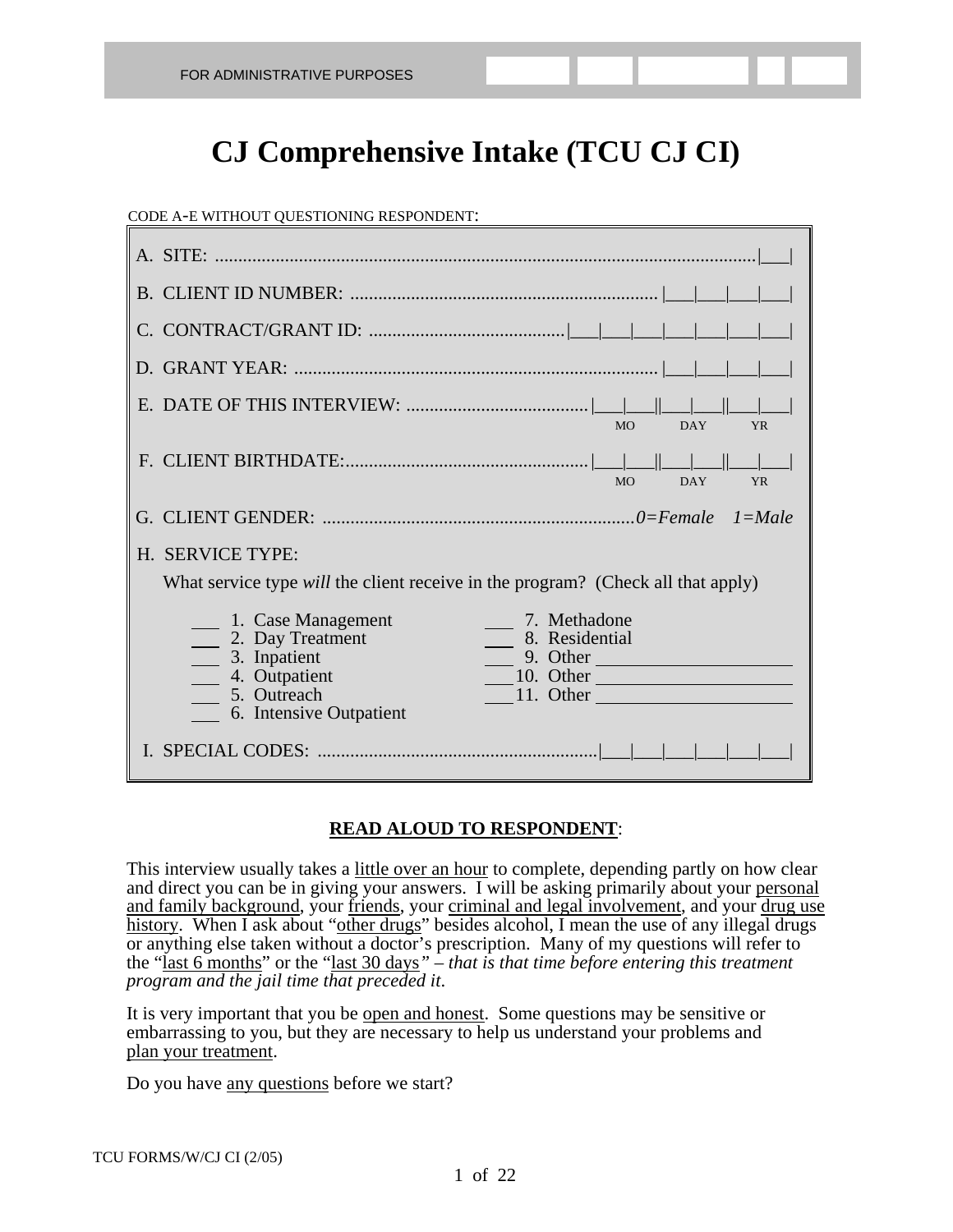| GENERAL INSTRUCTIONS TO INTERVIEWER: Some items in this form require that answers be recorded                   |
|-----------------------------------------------------------------------------------------------------------------|
| "verbatim" and then coded into specific units of measurement – such as " <i>months</i> " or " <i>amounts of</i> |
| <i>alcohol.</i> " Also, write out clarifying comments or other explanations of answers as needed in the         |
| margins next to questions, and identify any items that the respondent cannot or refuses to answer.              |

NOTE ON JAIL/PRISON: Special instructions are necessary for defining the "last 6 months" and "last 30 days" before treatment for clients who are in jail or prison. In particular, they should be asked to report behaviors based on the time immediately BEFORE jail/prison in an effort to obtain more meaningful baseline measures.

#### **PART A: SOCIODEMOGRAPHIC BACKGROUND**

#### **Let's begin with some general information.**

|    | *IF "YES", ASK:                                                       |                                      |
|----|-----------------------------------------------------------------------|--------------------------------------|
|    |                                                                       |                                      |
|    |                                                                       |                                      |
|    | 1. Central American<br>2. Cuban                                       | 5. Puerto Rican<br>6. South American |
|    | 3. Dominican                                                          | 7. Other (specify)                   |
|    | 4. Mexican                                                            |                                      |
|    |                                                                       |                                      |
|    |                                                                       |                                      |
|    | 1. African American/Black                                             | 5. Mexican American                  |
|    | 2. American Indian                                                    | 6. Mexican National                  |
|    | 3. Anglo/White/Caucasian                                              | 7. Other Hispanic (specify)          |
|    | 4. Asian/Pacific Islander                                             | 8. <i>Other</i> (specify)            |
|    | 4. In what type of place were you living at the time that you entered |                                      |
|    | 1. Your own house or apartment                                        | 5. On the street/No regular place    |
|    | 2. Someone else's house or apartment                                  | 6. Another treatment program         |
|    | 3. In a shelter<br>4. In a rooming house                              | 7. Other (specify)                   |
| 5. |                                                                       | # MONTHS                             |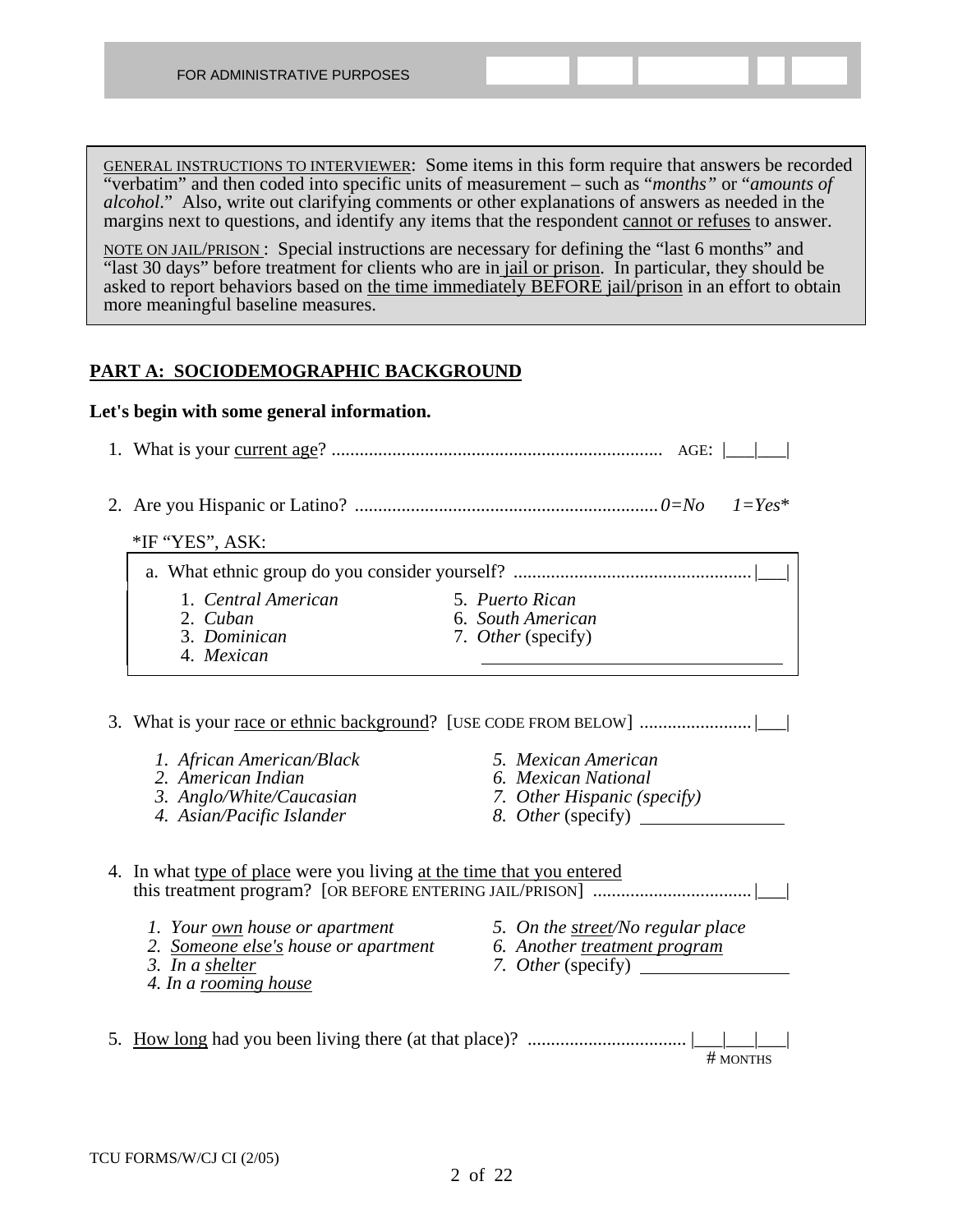| $1 = Yes$                                                                               |
|-----------------------------------------------------------------------------------------|
| *<br># CHILDREN                                                                         |
| *IF "1" OR MORE, ASK:                                                                   |
|                                                                                         |
| <b>NUMBER</b>                                                                           |
| *                                                                                       |
| 1. Never married<br>*4. Separated                                                       |
| <i>*5. Divorced</i><br>*2. Legally married<br>*6. Widowed<br>*3. Living as married      |
|                                                                                         |
| <i>(including common law marriage)</i>                                                  |
| *IF "EVER MARRIED" (RESPONSE CODE 2-6), ASK:                                            |
| # MONTHS                                                                                |
| 9. How many years of school have you finished –<br>[DO NOT INCLUDE GED]<br><b>GRADE</b> |
| 10. Have you $-$                                                                        |
| N <sub>O</sub><br><b>YES</b><br>$\theta$<br>1                                           |
| b. completed a vocational or technical training program?<br>1<br>$\theta$               |
| IF "GRADUATED HIGH SCHOOL", SKIP TO Q.11                                                |
| 1<br>$\theta$                                                                           |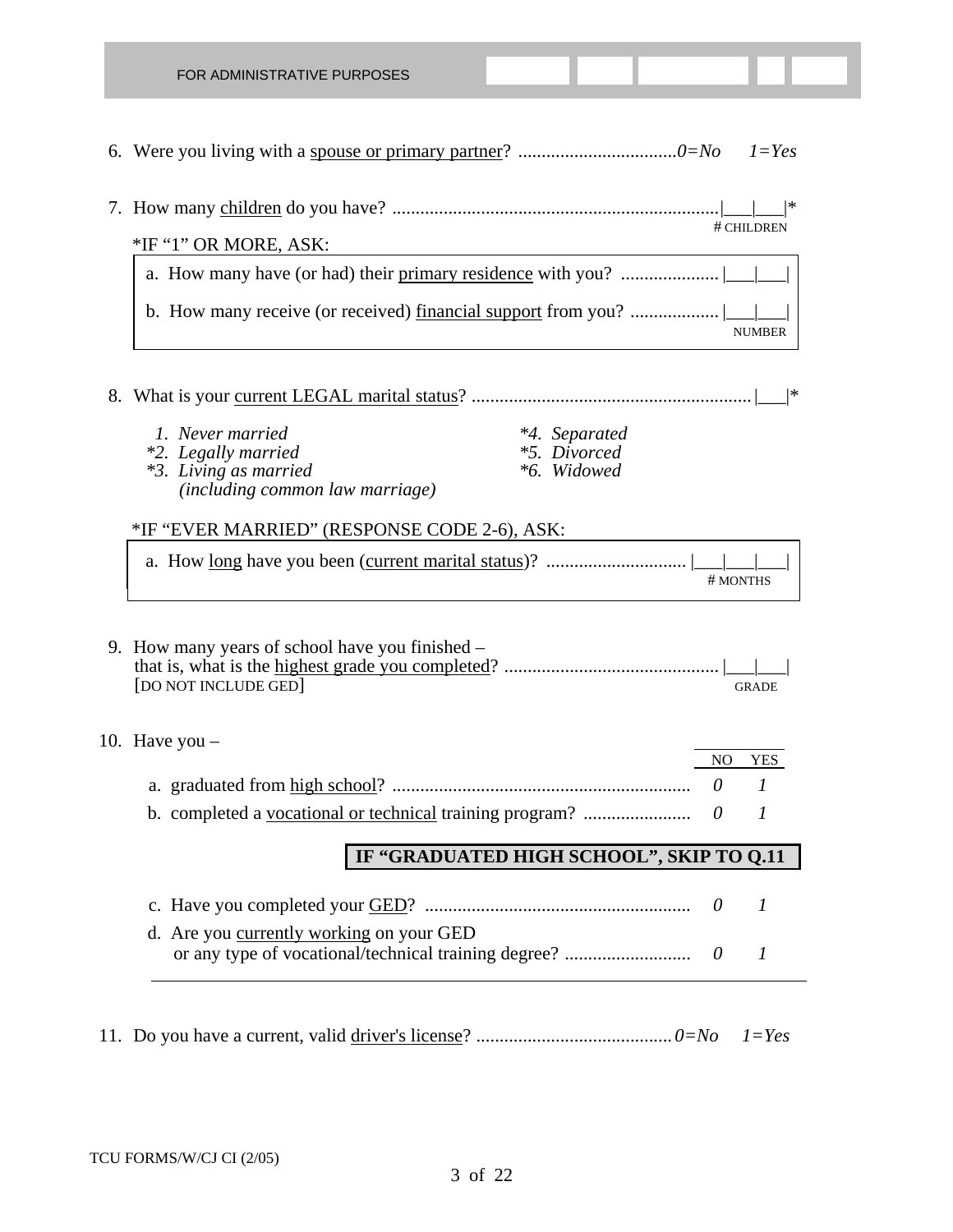| <b>FOR ADMINISTRATIVE PURPOSES</b> |  |  |  |
|------------------------------------|--|--|--|
|                                    |  |  |  |

#### 12. During most of the <u>last 6 months</u> before this treatment, which of the following best describes your employment status? ..............................|\_\_\_| [OR BEFORE JAIL/PRISON]

- *1. Employed full time (35+ hours per week, or would have been)*
- *2. Employed part time*
- *3. Unemployed, looking for work*
- *4. Unemployed, disabled*
- *5. Unemployed, volunteer work*
- *6. Unemployed, retired*
- *7. Unemployed, not looking for work*
- *8. Unemployed, in school*
- *9. Homemaker*
- *8. Other (specify)*
- 13. What were **all** the different sources of financial support you had during the last 6 months before entering this treatment? [OR BEFORE JAIL/PRISON]

 In how many of those months did you get any money, food, shelter, etc. from – [ENTER 0 FOR NONE]

| 1.  |                                                                |
|-----|----------------------------------------------------------------|
| 2.  |                                                                |
| 3.  |                                                                |
| 4.  |                                                                |
| 5.  |                                                                |
| 6.  |                                                                |
| 7.  |                                                                |
| 8.  | welfare or public assistance (food stamps, housing assistance, |
| 9.  |                                                                |
|     |                                                                |
| 11. |                                                                |
| 12. |                                                                |
| 13. | # MONTHS                                                       |
|     |                                                                |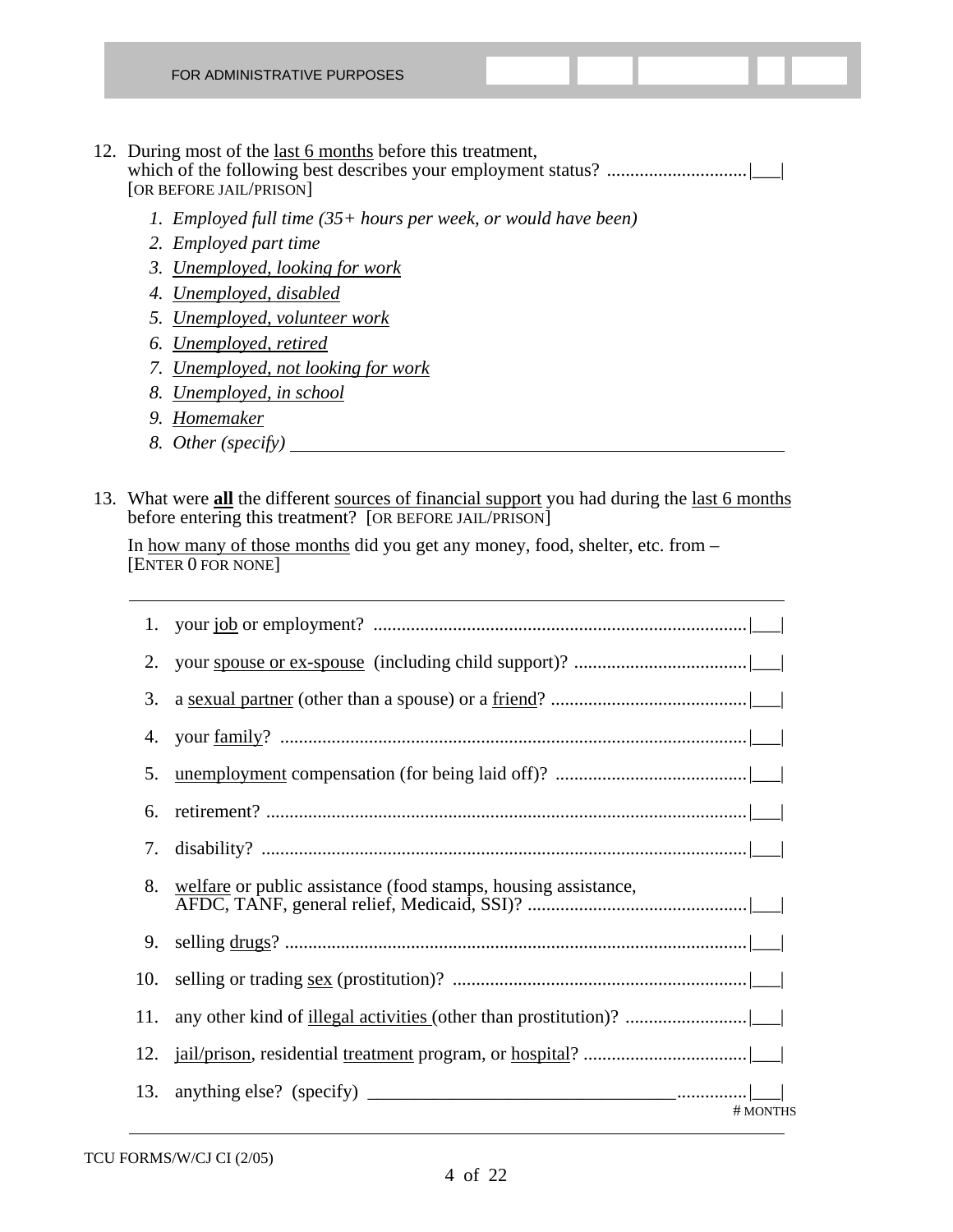14. Which one of these was your major (or largest) source of support during those 6 months? [SELECT ITEM NUMBER FROM LIST ABOVE] .................... CODE #

#### **PART B: FAMILY BACKGROUND**

**Next, I would like to get some information about your family** – **that is, parents, brothers/sisters, grandparents, aunts/uncles** – **during the last 6 months before starting this treatment.** [OR BEFORE JAIL/PRISON]

1. What were your relationships with them like during those months?

|                          |                                          | <b>STRONGLY</b><br><b>DISAGREE</b> |                | <b>UNCERTAIN</b> |                | <b>STRONGLY</b><br><b>AGREE</b> |
|--------------------------|------------------------------------------|------------------------------------|----------------|------------------|----------------|---------------------------------|
|                          |                                          |                                    | $\overline{2}$ | $\mathfrak{Z}$   | $\overline{4}$ | 5                               |
|                          | b. You really enjoyed being together.  1 |                                    | $\overline{2}$ | $\mathfrak{Z}$   | $\overline{4}$ | 5                               |
|                          |                                          |                                    | 2              | $\mathfrak{Z}$   | $\overline{4}$ | 5                               |
|                          |                                          |                                    | 2              | $\mathfrak{Z}$   | $\overline{4}$ | 5                               |
|                          | e. You used other (illegal) drugs        |                                    | 2              | $\mathfrak{Z}$   | $\overline{4}$ | 5                               |
|                          | f. You had serious talks about           |                                    | $\overline{2}$ | $\mathcal{E}$    | $\overline{4}$ | 5                               |
| g. You helped each other |                                          |                                    | 2              | $\mathfrak{Z}$   | $\overline{4}$ | 5                               |
|                          | h. You got blamed or fussed at about     |                                    | $\overline{2}$ | $\mathfrak{Z}$   | $\overline{4}$ | 5                               |
|                          |                                          |                                    | 2              | $\mathfrak{Z}$   | $\overline{4}$ | 5                               |
|                          |                                          |                                    | 2              | $\mathfrak{Z}$   | $\overline{4}$ | 5                               |
|                          |                                          |                                    |                |                  |                |                                 |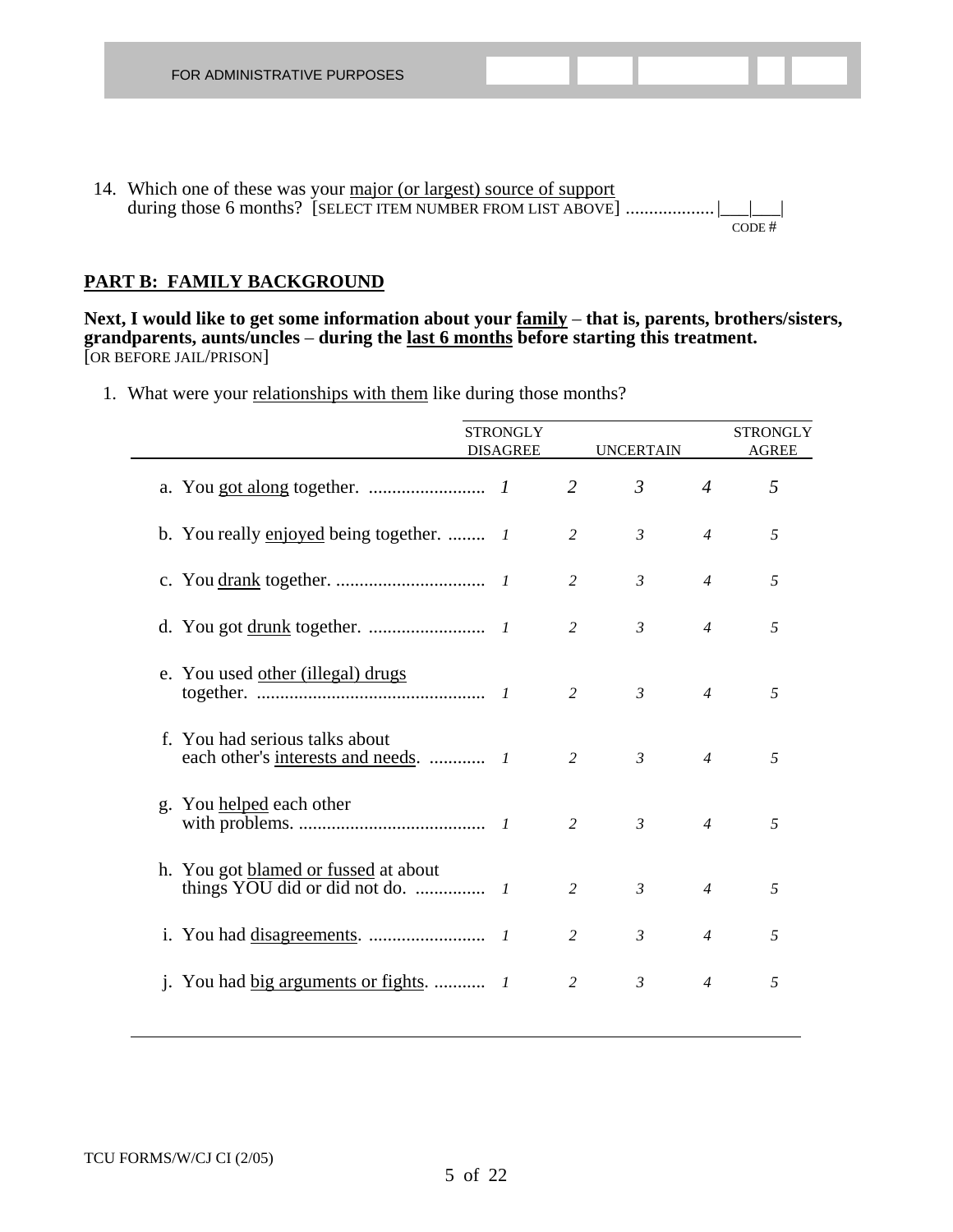#### **PART C: PEER RELATIONS**

#### **Now I want to ask a few questions about the FRIENDS you had during the 6 months before you entered this treatment.** [OR BEFORE JAIL/PRISON]

1. Describe your friends and the people you usually spent your time with during those 6 months.

|                                                                                                   | <b>STRONGLY</b><br><b>DISAGREE</b> |                | <b>UNCERTAIN</b> |                | <b>STRONGLY</b><br><b>AGREE</b> |
|---------------------------------------------------------------------------------------------------|------------------------------------|----------------|------------------|----------------|---------------------------------|
|                                                                                                   |                                    | 2              | $\mathfrak{Z}$   | $\overline{4}$ | 5                               |
| b. They felt hopeful about their future.  1                                                       |                                    | $\overline{2}$ | $\mathfrak{Z}$   | $\overline{4}$ | 5                               |
| c. They spent time with their families.  1                                                        |                                    | $\overline{c}$ | $\mathfrak{Z}$   | $\overline{4}$ | 5                               |
| d. They liked being with their families. $\bar{l}$                                                |                                    | $\overline{2}$ | $\mathfrak{Z}$   | $\overline{4}$ | 5                               |
| e. They got into <u>loud arguments</u>                                                            |                                    | 2              | $\mathfrak{Z}$   | $\overline{4}$ | 5                               |
|                                                                                                   |                                    | $\overline{2}$ | $\mathfrak{Z}$   | $\overline{4}$ | 5                               |
|                                                                                                   |                                    | 2              | $\mathfrak{Z}$   | $\overline{4}$ | 5                               |
|                                                                                                   |                                    | $\overline{c}$ | $\mathfrak{Z}$   | $\overline{4}$ | 5                               |
| i. They did other things against the law. $\ldots$ 1                                              |                                    | 2              | $\mathfrak{Z}$   | $\overline{4}$ | 5                               |
|                                                                                                   |                                    | $\overline{2}$ | $\mathfrak{Z}$   | $\overline{4}$ | 5                               |
| k. They got arrested or had problems                                                              |                                    | $\overline{2}$ | $\mathfrak{Z}$   | $\overline{4}$ | 5                               |
| 2. Before entering this treatment program,<br>[OR BEFORE ENTERING JAIL/PRISON]<br>*IF "YES", ASK: |                                    |                |                  |                | $1 = Yes^*$                     |
|                                                                                                   |                                    |                |                  |                | $1 = Yes$                       |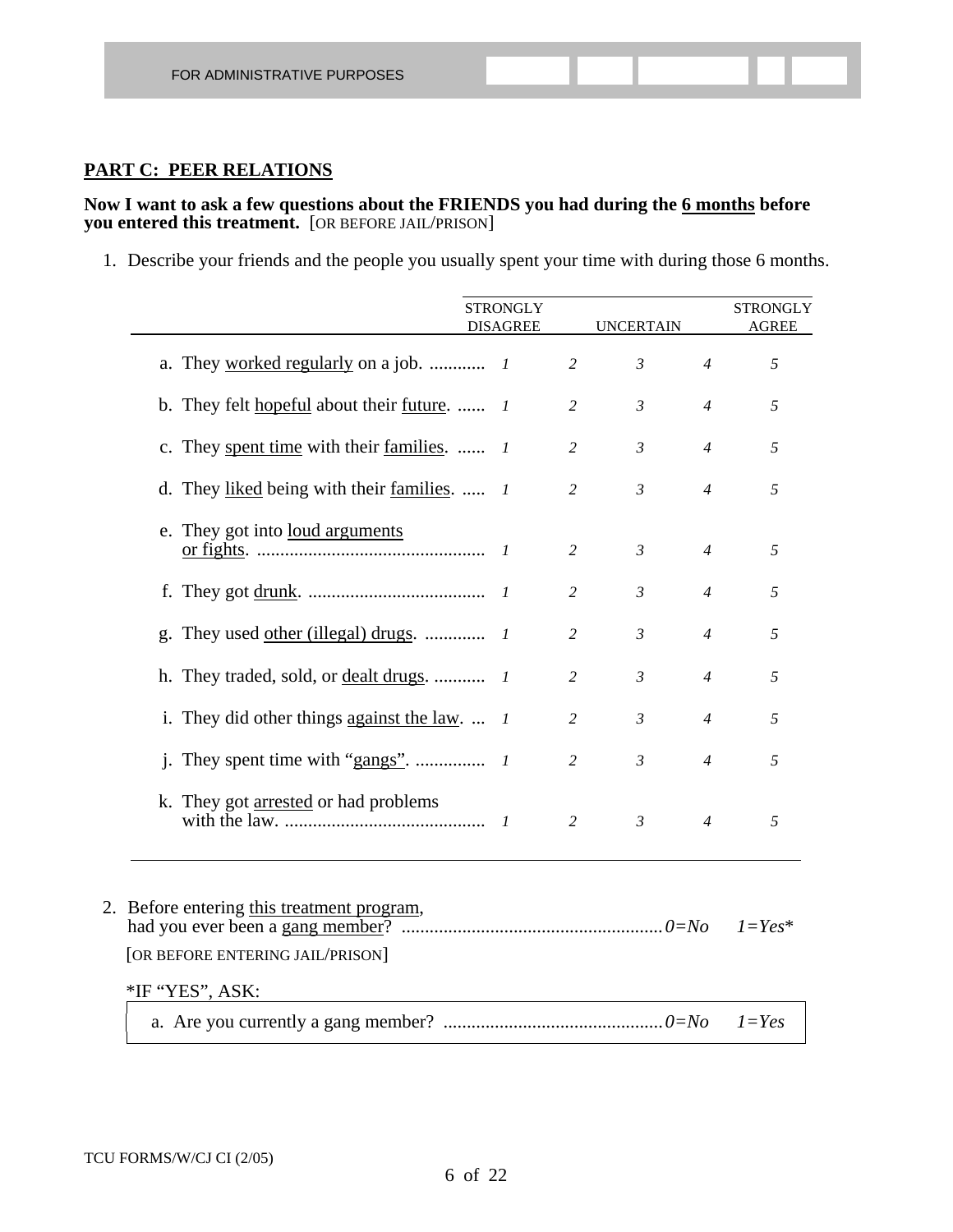### **PART D. CRIMINAL HISTORY**

**Tell me about your past ARRESTS – that is, the number of times and reasons.** ["ARRESTED" MEANS TAKEN INTO CUSTODY OR TO POLICE STATION]

| 1. Altogether, about how many TIMES during your life<br> *                                                                                                                                            |
|-------------------------------------------------------------------------------------------------------------------------------------------------------------------------------------------------------|
| # ARRESTS                                                                                                                                                                                             |
| *IF "1" OR MORE, ASK:                                                                                                                                                                                 |
| a. About how many of these arrests were for things you did<br># ARRESTS                                                                                                                               |
| *                                                                                                                                                                                                     |
| AGE<br>c. * $[IF "17" OR LESS, ASK!]$ How many times<br># ARRESTS                                                                                                                                     |
| d. <sup>a</sup> [HAND "CRIME CARD" TO RESPONDENT]:<br>Look at this card and tell me how many times you were <b>EVER ARRESTED</b><br>for each of the reasons listed. [RECORD ANSWERS ON "CRIME CHART"] |
| 2. What about in the last 6 months before you started this treatment program?<br>[OR BEFORE JAIL/PRISON]                                                                                              |
| How much of your income or source of support during that time<br>came from some kind of <b>ILLEGAL ACTIVITY</b> ?                                                                                     |
| 0. None<br>2. About<br>3. More<br>4. All<br>1. Less<br>than half<br>than half<br>half                                                                                                                 |
| 3. Altogether, how many TIMES were you arrested during that time?<br> *<br># ARRESTS                                                                                                                  |
| *IF "1" OR MORE, ASK:                                                                                                                                                                                 |
| a. <sup>a</sup> And how many different TIMES in those 6 months were you arrested for<br>each of the reasons listed on this card? [RECORD ANSWERS ON "CRIME CHART"]                                    |
| 4.ª Now tell me about the <u>last 30 days</u> before entering this treatment.<br>[OR BEFORE JAIL/PRISON]                                                                                              |
| How many of those 30 DAYS were you involved in any kind of activities<br>that were against the law? The activities we are talking about are listed<br> *<br>$#$ DAYS                                  |
| *IF "1" OR MORE, ASK:                                                                                                                                                                                 |
| a. <sup>a</sup> How many different days (in the last 30 days before treatment)<br>were you involved in each category of illegal activities listed on the card?<br>[RECORD ANSWERS ON "CRIME CHART"]   |
|                                                                                                                                                                                                       |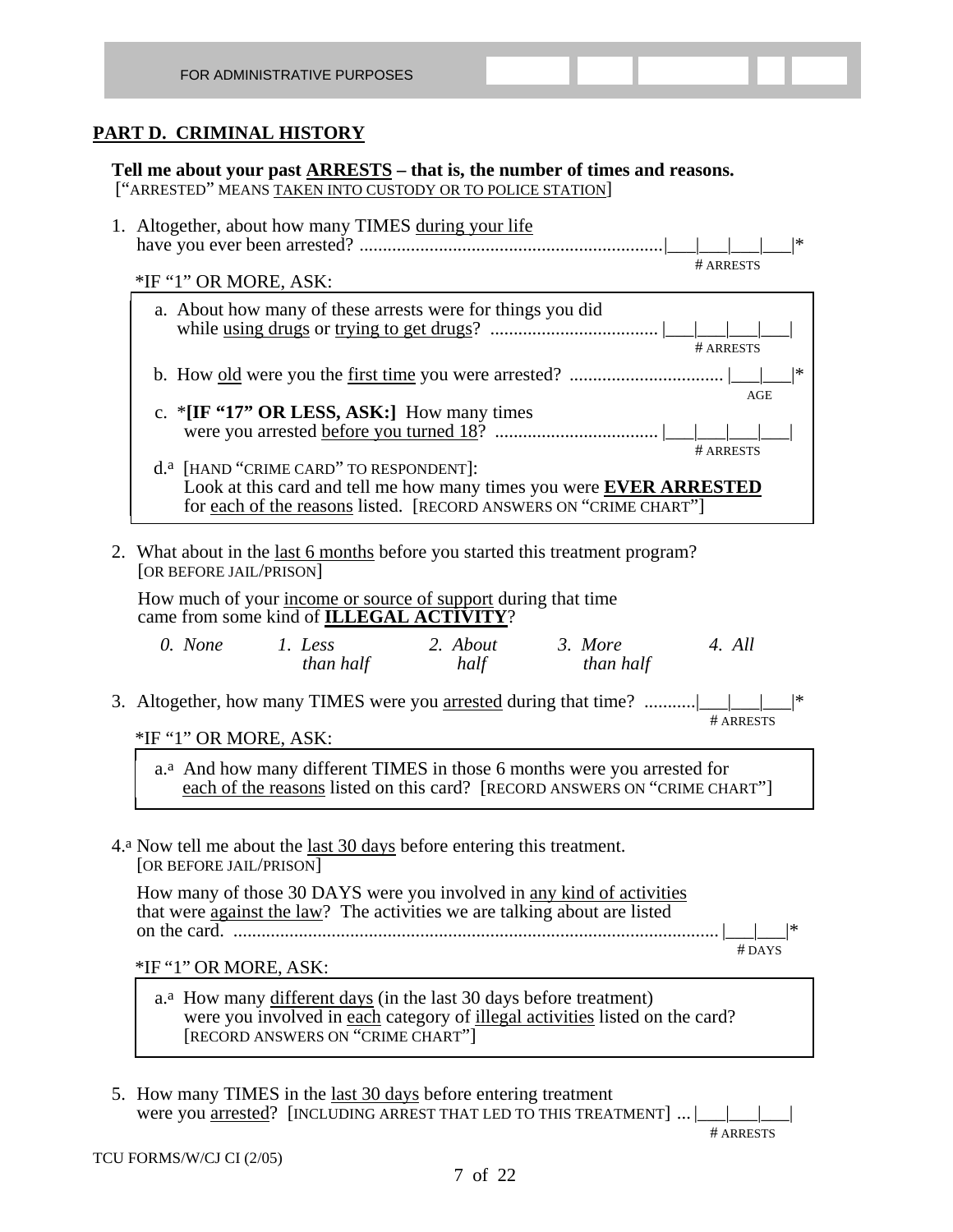#### CRIME CHART

|                                                                                                | Q1d. TIMES                | Q3a. TIMES              | Q4a. DAYS OF                               |
|------------------------------------------------------------------------------------------------|---------------------------|-------------------------|--------------------------------------------|
|                                                                                                | ARRESTED-                 | ARRESTED-               | <b>THESE</b>                               |
| <b>TYPE OF CRIMES</b><br>(AND EXAMPLES OF EACH)                                                | <b>EVER</b><br>(LIFETIME) | LAST<br><b>6 MONTHS</b> | <b>ACTIVITIES -</b><br><b>LAST 30 DAYS</b> |
|                                                                                                |                           |                         |                                            |
| [1]. Public intoxication                                                                       |                           |                         |                                            |
|                                                                                                |                           |                         |                                            |
| [2]. <b>DWI</b> from drinking alcohol?                                                         |                           |                         |                                            |
| [3]. Use of illegal drugs (possession)?                                                        |                           |                         |                                            |
| [4]. Possession with intent to distribute?                                                     |                           |                         |                                            |
| [5]. Possession of drug paraphernalia)?                                                        |                           |                         |                                            |
|                                                                                                |                           |                         |                                            |
| [7]. Sale or distribution of any drugs<br>(not counting drug use or possession)?               |                           |                         |                                            |
| [8]. Forgery or fraud (writing bad<br>checks, running con games)?                              |                           |                         |                                            |
| [9]. Fencing or buying/receiving                                                               |                           |                         |                                            |
| [10]. Gambling, running numbers, or                                                            |                           |                         |                                            |
|                                                                                                |                           |                         |                                            |
|                                                                                                |                           |                         |                                            |
| [13]. Other theft (larceny, shoplifting)?                                                      |                           |                         |                                            |
| [14]. Robbery (armed robbery, mugging)?                                                        |                           |                         |                                            |
| [15]. Violence against other persons<br>assault, kidnapping, etc.)?<br>[DO NOT INCLUDE "RAPE"] |                           |                         |                                            |
|                                                                                                |                           |                         |                                            |
|                                                                                                |                           |                         |                                            |
| [18]. Vandalism, vagrancy, loitering?                                                          |                           |                         |                                            |
| [19]. Sex offenses (rape, aggravated sexual<br>assault, indecent exposure)?                    |                           |                         |                                            |
|                                                                                                |                           |                         |                                            |
| [21]. Others not listed? (specify)                                                             |                           |                         |                                            |
|                                                                                                |                           |                         |                                            |

#### **PROBE FOR CLARITY AND CONSISTENCY OF ANSWERS! ARE THE "TOTALS" IN Qs. 1, 3, & 4 ACCOUNTED FOR IN THE CRIME CHART?? [RECORD ALL REASONS OR CHARGES FOR EACH ARREST]**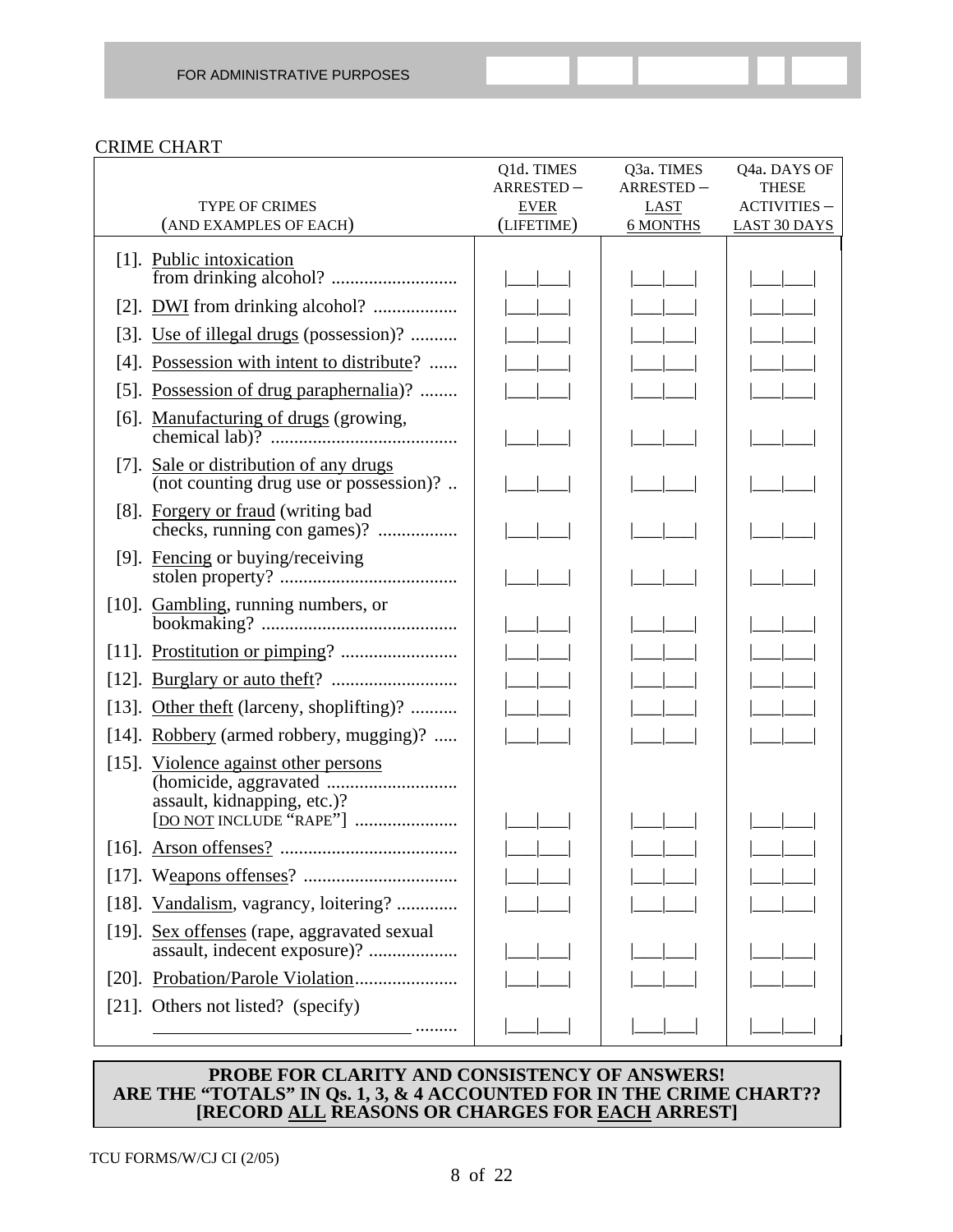6. Are you currently locked-up (e.g., in prison)? ...................................... *0=No 1=Yes\** 

#### \*IF "YES", ASK:

| a. How long have you been in this lock-up facility?<br><b>YRS</b> | <b>MOS</b> | <b>DAYS</b>   |
|-------------------------------------------------------------------|------------|---------------|
| b. How long have you been locked-up this time<br><b>YRS</b>       | <b>MOS</b> | <b>DAYS</b>   |
| c. Have you received drug treatment since you have been           |            | $l = Y e s^*$ |
|                                                                   |            |               |
| *IF 'YES": How long have you been in the treatment program?       | <b>MOS</b> | <b>DAYS</b>   |

#### 7. How many different TIMES during your whole life have you ever been in **JAIL, PRISON, OR JUVENILE LOCKUP**? ...........................................|\_\_\_|\_\_\_|\_\_\_|\* ["IN JAIL OR PRISON" MEANS LOCKED BEHIND BARS] # TIMES **\*IF "0", SKIP TO Q.9** \*IF "1" OR MORE, ASK: a. How old were you the first time you were in jail, prison, or juvenile lock-up? .............................................................|\_\_\_|\_\_\_| and the contract of the contract of the contract of the contract of the contract of the contract of the contract of the contract of the contract of the contract of the contract of the contract of the contract of the contra b. Altogether, how much time have you ever spent in jail, prison, or juvenile  $\overline{lock-up}$ ? [RECORD IN "MONTHS"] ............... # MONTHS

 8. Were you "transferred" here from jail or prison just before you started this treatment program? ........................................... *0=No 1=Yes\** 

| $*$ IF "YES", ASK:                                |          |
|---------------------------------------------------|----------|
| a. Where were you transferred from?               |          |
|                                                   | $#$ DAYS |
| c. What were the major charges? [RECORD VERBATIM] |          |
|                                                   |          |
|                                                   |          |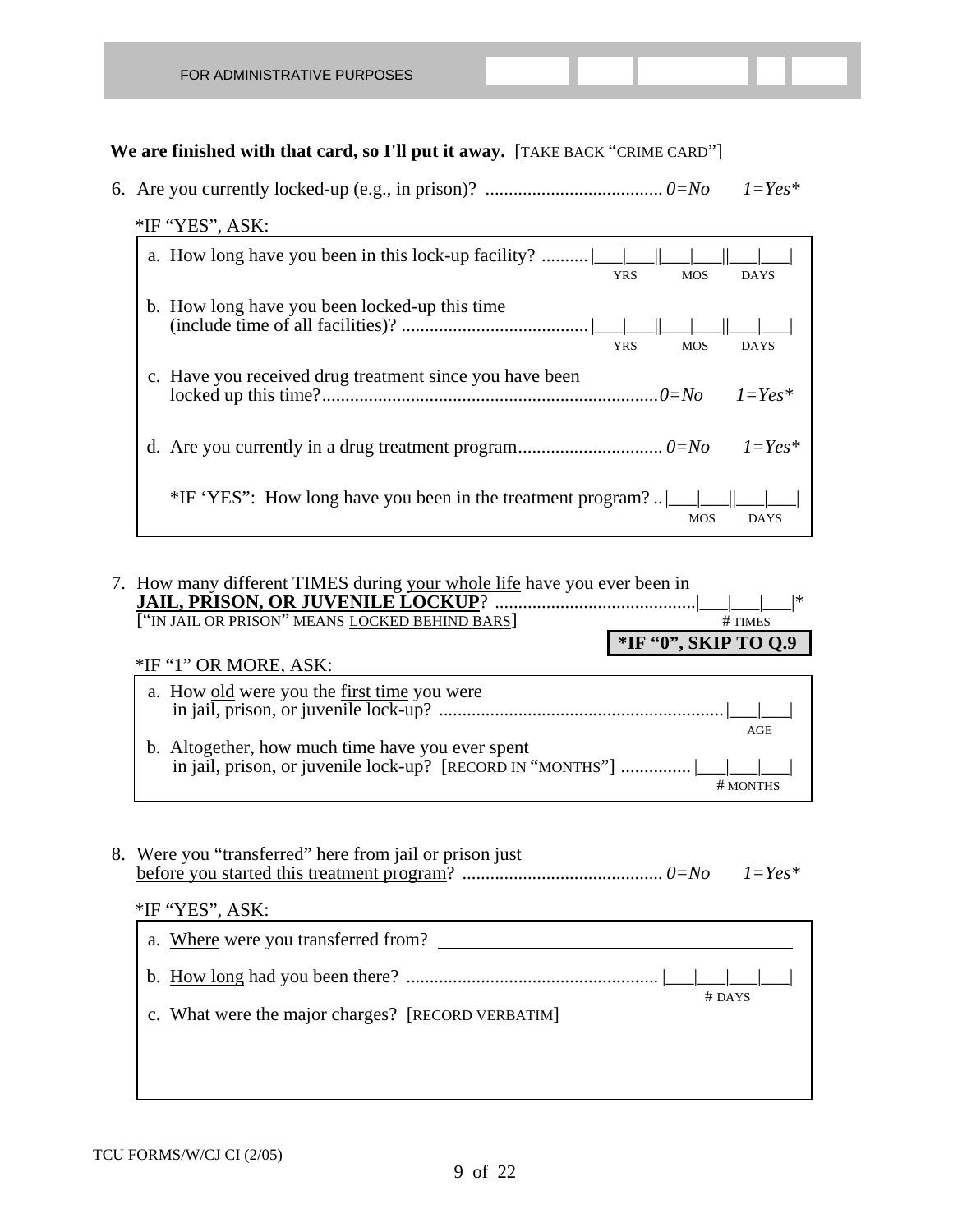9. In the last 6 months before starting this treatment [OR BEFORE JAIL/PRISON] how many TIMES were you in jail or prison? ............................................. |\_\_\_|\_\_\_|\_\_\_|\*

 # TIMES \*IF "1" OR MORE, ASK: a. Altogether, on how many DAYS did you spend time in jail or prison during those 6 months? ............................................... |\_\_\_|\_\_\_|\_\_\_| # DAYS b. And what about the <u>last 30 days</u> (of that period)? That is, on how many of those 30 DAYS did you spend any time in jail or prison? ......................|\_\_\_|\_\_\_| # DAYS

#### 10. What is your **CURRENT LEGAL STATUS**?...........................................................|\_\_\_|\*

- *0. None*
- *1. On probation with no jail/prison sentence*
- *2. On probation with jail/prison sentence*
- *3. On parole*
- *4. Mandatory release from prison with mandated supervision time*
- *5. On pretrial release (awaiting charge, trial, or sentence)*
- *6. On Diversion program (e.g., Prop 36, etc.)*
- *7. Other* (specify)

#### **\*IF "0", ASK:**

| IF YES, ASK: | <b>MONTHS</b> |
|--------------|---------------|

#### **\*IF "1", "2", "3", "4", "5", OR "6", ASK:**

a. When does your current supervision (parole/probation) end? ...... |\_\_\_\_\_\_\_|

MONTH YEAR

[IF ON "LIFETIME PAROLE", CODE "12/90"; IF ON "PROBATION AND PAROLE", RECORD LATEST DATE]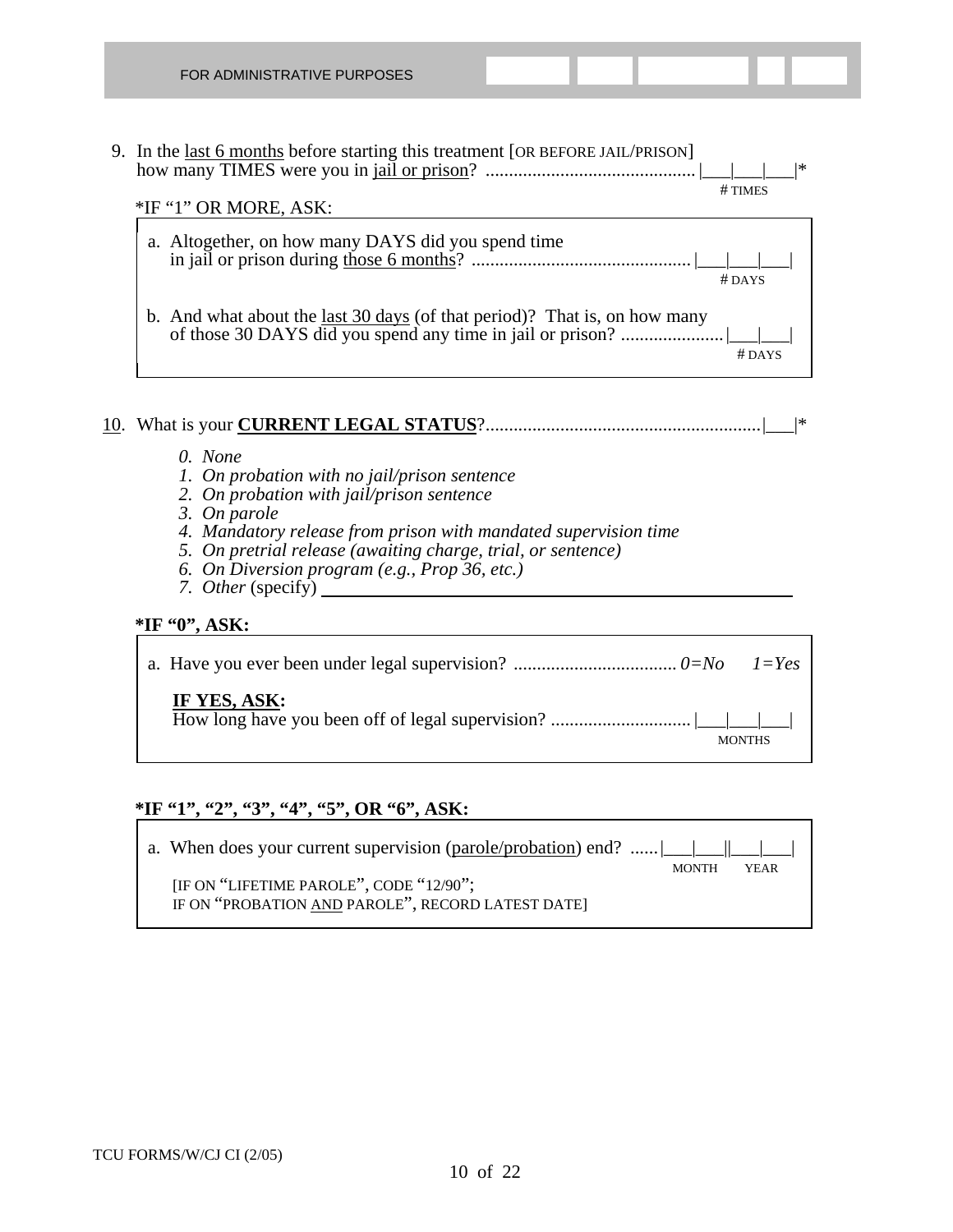| FOR ADMINISTRATIVE PURPOSES |  |  |  |  |  |  |  |
|-----------------------------|--|--|--|--|--|--|--|
|-----------------------------|--|--|--|--|--|--|--|

#### **PART E: HEALTH AND PSYCHOLOGICAL STATUS**

| 1. Poor 2. Fair 3. Good 4. Very Good 5. Excellent                                                           |     |
|-------------------------------------------------------------------------------------------------------------|-----|
| 2. Not counting the effects from alcohol or other drug use,<br>In your lifetime have you ever experienced – |     |
| N <sub>0</sub>                                                                                              | Yes |
|                                                                                                             | 1   |
|                                                                                                             | 1   |
|                                                                                                             |     |
| d. hallucinations (hearing or seeing things)                                                                |     |
|                                                                                                             |     |
|                                                                                                             |     |
|                                                                                                             |     |
|                                                                                                             |     |
|                                                                                                             |     |

 3. Not counting the effects from alcohol or other drug use, In the <u>past 30 days</u> have you experienced –

|                                              | No | Yes |
|----------------------------------------------|----|-----|
|                                              |    |     |
|                                              |    |     |
|                                              |    |     |
| d. hallucinations (hearing or seeing things) |    |     |
|                                              |    |     |
|                                              |    |     |
|                                              |    |     |
|                                              |    |     |
|                                              |    |     |

 $\overline{a}$ 

#### 4. IF "YES" TO ONE OR MORE ITEMS IN QUESTION 3, ASK:

|  | a. How much have you been bothered by these psychological or |                                                                      |  |
|--|--------------------------------------------------------------|----------------------------------------------------------------------|--|
|  |                                                              | 1. Not at all 2. Slightly 3. Moderately 4. Considerable 5. Extremely |  |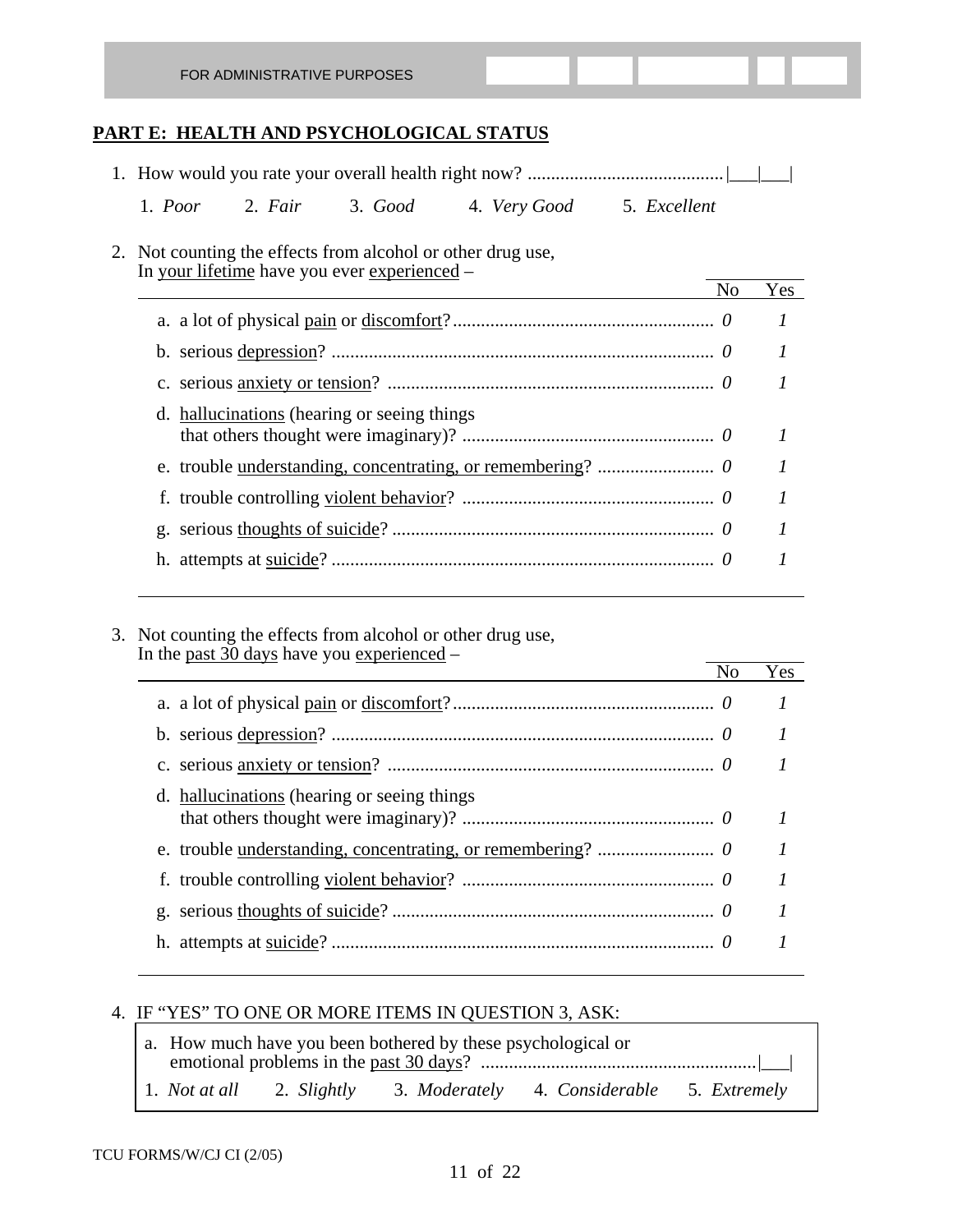| FOR ADMINISTRATIVE PURPOSES                                                         |                        |
|-------------------------------------------------------------------------------------|------------------------|
| 5. During the 6 months before you entered this treatment<br>[OR BEFORE JAIL/PRISON] | N <sub>o</sub><br>Yes  |
| a. Were you attacked with a weapon, beaten, sexually abused,                        | 1                      |
| b. Did you have an argument in which you physically or                              | 1                      |
| *IF "EVER", ASK:                                                                    | ∣∗                     |
| a. how many of these times was the baby born early                                  |                        |
| 7. How many times in your life have you been                                        |                        |
| 8. How many times in your life have you been                                        |                        |
| 9. During the past 30 days, did you receive:                                        | If yes, altogether for |
| Yes<br>N <sub>o</sub><br>a. Inpatient Treatment for:                                | how many nights        |
| 1                                                                                   |                        |
| 1                                                                                   |                        |
| $\prime$                                                                            |                        |
| b. Outpatient Treatment for:                                                        |                        |
| I                                                                                   |                        |
| $\mathcal{I}$                                                                       |                        |
| 1                                                                                   |                        |
| c. Emergency Room Treatment for:                                                    |                        |
| $\boldsymbol{l}$                                                                    |                        |
| 1                                                                                   |                        |
| 1                                                                                   |                        |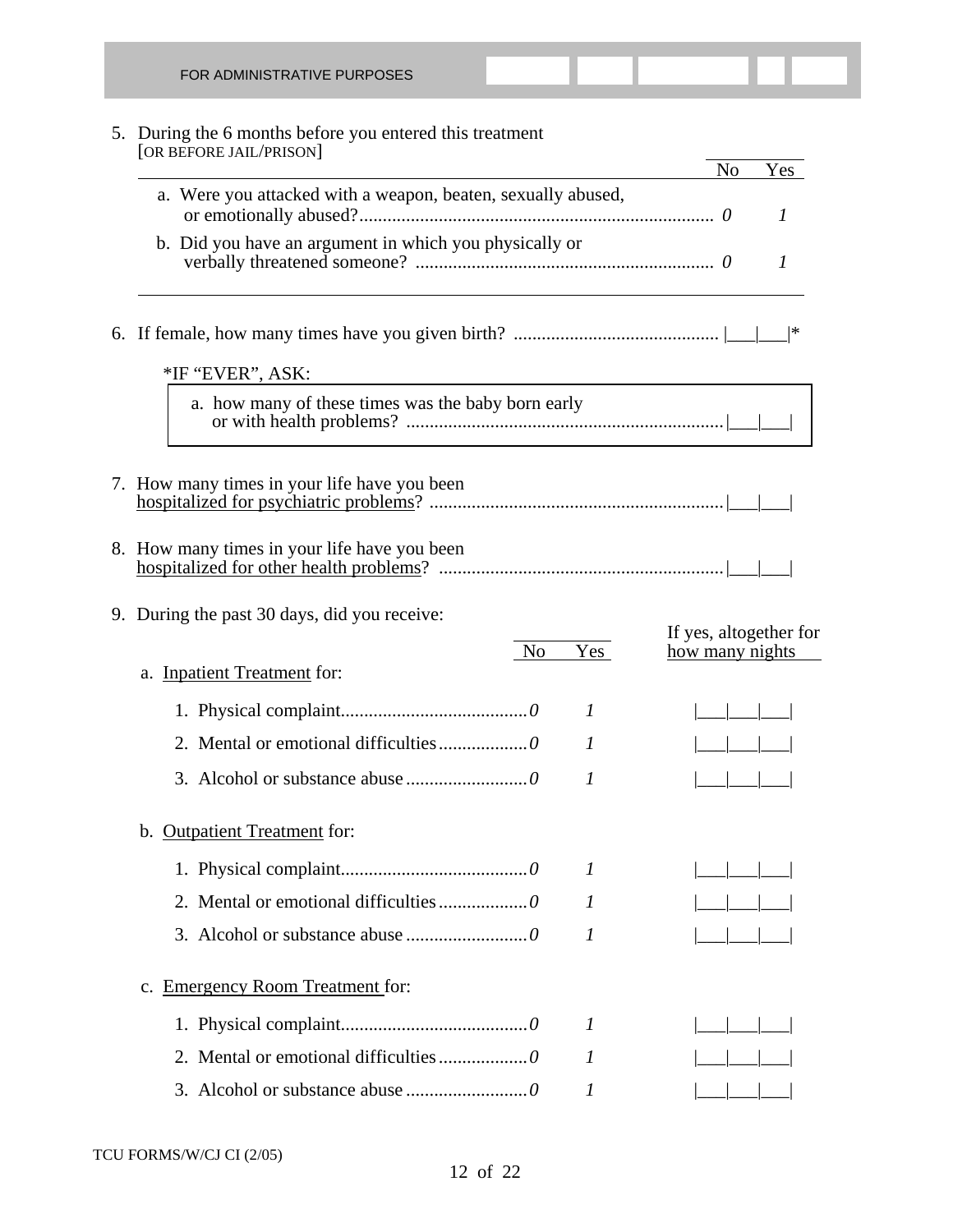#### **PART F: DRUG HISTORY**

 1. Look over this list of drugs and tell me which ones caused you the most serious problems before you entered this treatment.

[HAND "DRUG CARD" TO RESPONDENT, USE CODE NUMBERS FROM "DRUG HISTORY CHART"]

- a. First most serious? ...............................................................................|\_\_\_|\_\_\_| b. Second most serious? ..........................................................................|\_\_\_|\_\_\_| c. Third most serious? .............................................................................|\_\_\_|\_\_\_| DRUG #
	- $2<sup>b</sup>$  For each drug that you have EVER USED (for non-medical use), tell me how old you were the first time you ever tried it (i.e., of your own choice).

 [RECORD AGE AT FIRST USE IN "DRUG HISTORY CHART"; WRITE "0" FOR THOSE DRUGS NEVER USED]

#### FOR EACH SEPARATE DRUG USED, ASK:

[TAKE BACK "DRUG CARD" – HAND "ANSWER CARD C" TO RESPONDENT]

- a.<sup>c</sup> Using answers from this card, tell me how often during the LAST 6 MONTHS before starting this treatment [OR BEFORE JAIL/PRISON] you used (drug name). [RECORD RESPONSE IN "DRUG HISTORY CHART"]
- b.<sup>c</sup> In the LAST 30 DAYS before entering this treatment, how often did you use (drug name)? [OR BEFORE JAIL/PRISON]

 [RECORD RESPONSE IN "DRUG HISTORY CHART"; DO NOT USE RESPONSE CODE "1" FOR THIS MONTHLY ITEM BECAUSE IT OVERLAPS WITH CODES 2 & 3]

#### **FOR DRUGS USED THAT CAN BE INJECTED (SEE CHART), ASK** –

 c. How old were you the first time you injected (drug name)? [RECORD AGE IN "DRUG HISTORY CHART," AND WRITE "0" FOR THOSE NEVER INJECTED]

 $d^c$ . And how often in those last 30 days did you INJECT (drug name)?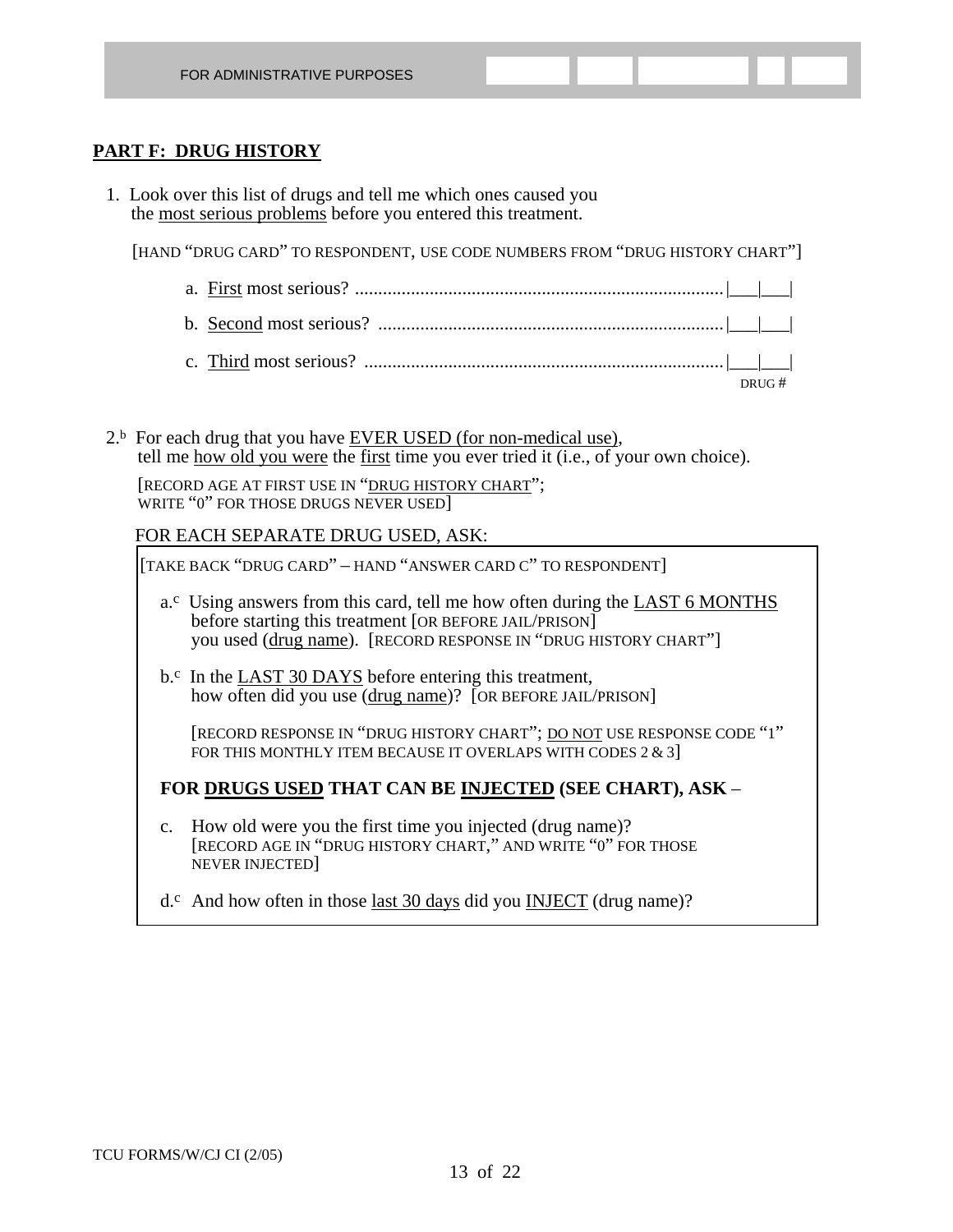| FOR ADMINISTRATIVE PURPOSES |  |
|-----------------------------|--|
|-----------------------------|--|

#### **FREQUENCY OF USE CODES:**

- 
- 0. Never/Not used 3. About 2-3 times per MONTH 6. About 1 time per DAY<br>1. Only 1-3 times 4. About 1 time per WEEK 7. About 2-3 times per DA
	-
- 
- 
- 
- 
- 1. Only 1-3 times 4. About 1 time per WEEK 7. About 2-3 times per DAY<br>2. About 1 time per MONTH 5. About 2-6 times per WEEK 8. About 4 or more times per
	-
	-
- 8. About 4 or more times per DAY

#### **PROBE FOR CLARITY AND CONSISTENCY OF ANSWERS!**

# **DRUG HISTORY CHART TYPE OF DRUGS Q2. AGE Q2a. LAST Q2b. LAST Q2c. AGE Q2d. INJ. LAST (AND EXAMPLES OF EACH) 1ST USED 6 MONTHS 30 DAYS 1ST INJ. 30 DAYS** (1) Alcohol ............................... |\_\_\_|\_\_\_| |\_\_\_| |\_\_\_| N/A N/A (2) Tobacco .............................. |\_\_\_|\_\_\_| |\_\_\_| |\_\_\_| N/A N/A (3) Inhalants (glue, spray paint, toluene, liquid paper, etc.) ............... |\_\_\_|\_\_\_| |\_\_\_| |\_\_\_| N/A N/A (4) Marijuana/Hashish ............. |\_\_\_|\_\_\_| |\_\_\_| |\_\_\_| N/A N/A (5) Hallucinogens/LSD/ Psychedelics/PCP/ Mushrooms/Peyote ............ |\_\_\_|\_\_\_| |\_\_\_| |\_\_\_| N/A N/A (6) Crack/Freebase ................... |\_\_\_|\_\_\_| |\_\_\_| |\_\_\_| N/A N/A (7) Cocaine (by itself) .............. |\_\_\_|\_\_\_| |\_\_\_| |\_\_\_| |\_\_\_|\_\_\_| |\_\_\_| (8) Heroin and Cocaine (mixed together) ................ |\_\_\_|\_\_\_| |\_\_\_| |\_\_\_| |\_\_\_|\_\_\_| |\_\_\_| (9) Heroin (by itself) ................ |\_\_\_|\_\_\_| |\_\_\_| |\_\_\_| |\_\_\_|\_\_\_| |\_\_\_| (10) Street Methadone (non-prescription) .............. |\_\_\_|\_\_\_| |\_\_\_| |\_\_\_| |\_\_\_|\_\_\_| |\_\_\_| (11) Other Opiates/Opium Morphine/Demerol/ Dilaudid/Percodan/ Viocodin/Oxycotin ............ (12) Methamphetamine/ Speed/Ice/Ecstasy/Crystal. (13) Other Amphetamines/ Uppers/Diet Pills ................ (14) Librium/Valium/ Minor Tranquilizers .......... (15) Barbiturates ........................ |\_\_\_|\_\_\_| |\_\_\_| |\_\_\_| |\_\_\_|\_\_\_| |\_\_\_| (16) Other Sedatives/ Hypnotics/Quaaludes .........  $(17)$  Non-prescription GHB........ (18) Ketamine ............................. |\_\_\_|\_\_\_| |\_\_\_| |\_\_\_| |\_\_\_|\_\_\_| |\_\_\_| (19) Other (specify) ........... |\_\_\_|\_\_\_| |\_\_\_| |\_\_\_| |\_\_\_|\_\_\_| |\_\_\_|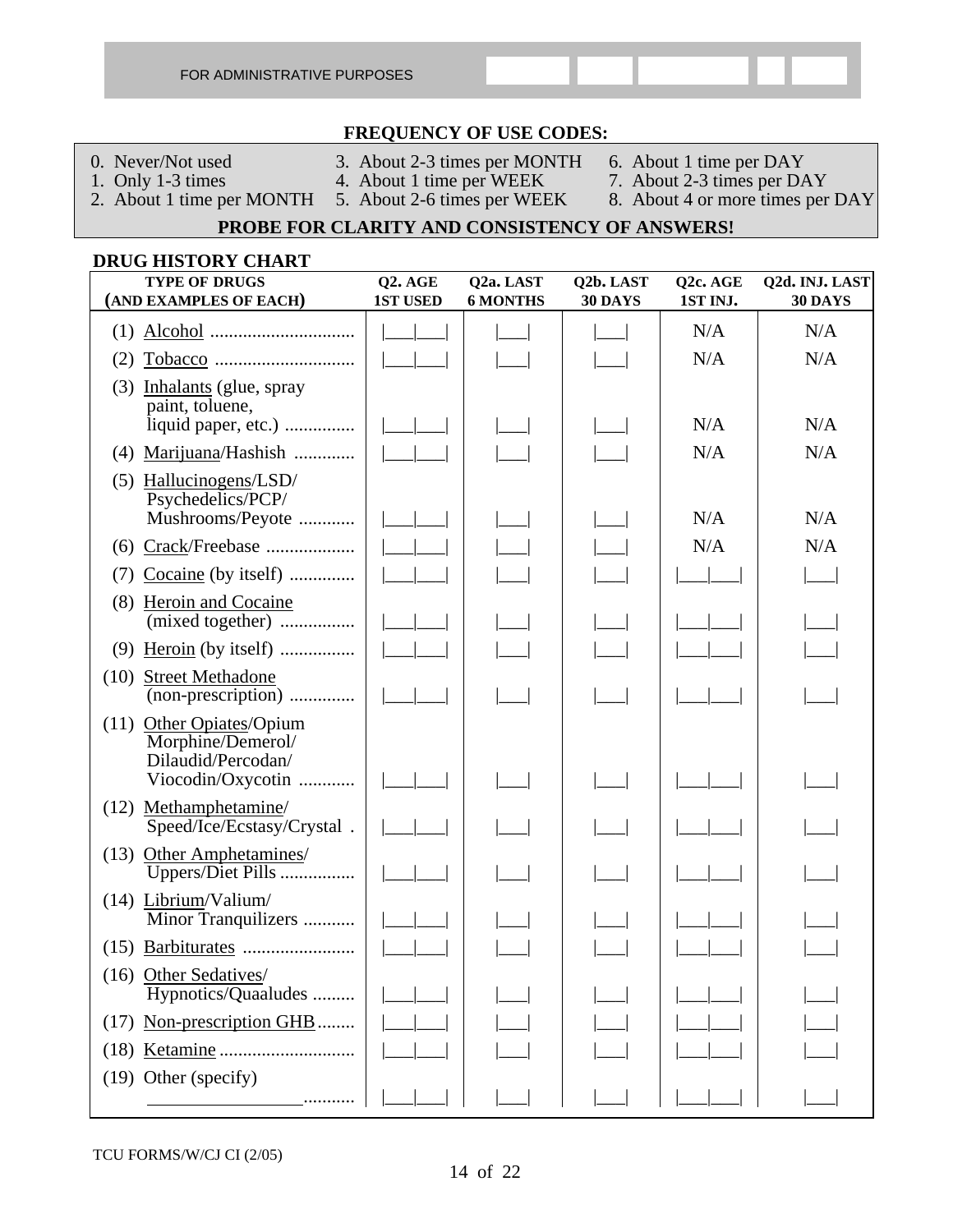**Tell me about your ALCOHOL USE in the last 30 days before starting this treatment program.** [BEFORE JAIL/PRISON]

| ["HARD LIQUOR" INCLUDES WHISKEY, RUM, VODKA, GIN, ETC.]                                                                                                                                                                                        | $#$ DAYS |
|------------------------------------------------------------------------------------------------------------------------------------------------------------------------------------------------------------------------------------------------|----------|
| *IF ANY, ASK:                                                                                                                                                                                                                                  |          |
|                                                                                                                                                                                                                                                | $#$ DAYS |
| $(1)$ *IF ANY, ASK:<br>How many cans or bottles of beer did you<br>generally drink on each of those days?<br>[RECORD VERBATIM, PROBE FOR SIZE OF CAN OR BOTTLE]                                                                                |          |
|                                                                                                                                                                                                                                                | $#$ DAYS |
| $(1)$ *IF ANY, ASK:<br>How much wine did you generally drink on each<br>of those days? [PROBE FOR AMOUNT AND TYPE.<br>INDICATE WHETHER WINE OR WINE COOLER]                                                                                    |          |
|                                                                                                                                                                                                                                                | $#$ DAYS |
| $(1)$ *IF ANY, ASK:<br>How many drinks (or bottles) of hard liquor did<br>you generally drink on each of those days? [USUALLY A "DRINK"<br>IS 1.5 OZ. (SHOTGLASS) OF LIQUOR; RECORD VERBATIM,<br>PROBE FOR AMOUNT AND TYPE OR PROOF OF LIQUOR] |          |
| d. What about your <b>PATTERN</b> of drinking? On how many of those days<br>did you have a drink as soon as you woke up in the morning -                                                                                                       | #DAYS    |
| e. On how many days did you have any shakes or tremors because                                                                                                                                                                                 | #DAYS    |
| f. On how many days did you drink more alcohol than you                                                                                                                                                                                        | $#$ DAYS |
| g. On how many of those days did you ever have<br>(A "drink" is equal to a 12-oz. bottle of beer, a mixed drink,<br>a "shot" glass (1.5 oz.) of hard liquor, or a glass of wine.)                                                              | #DAYS    |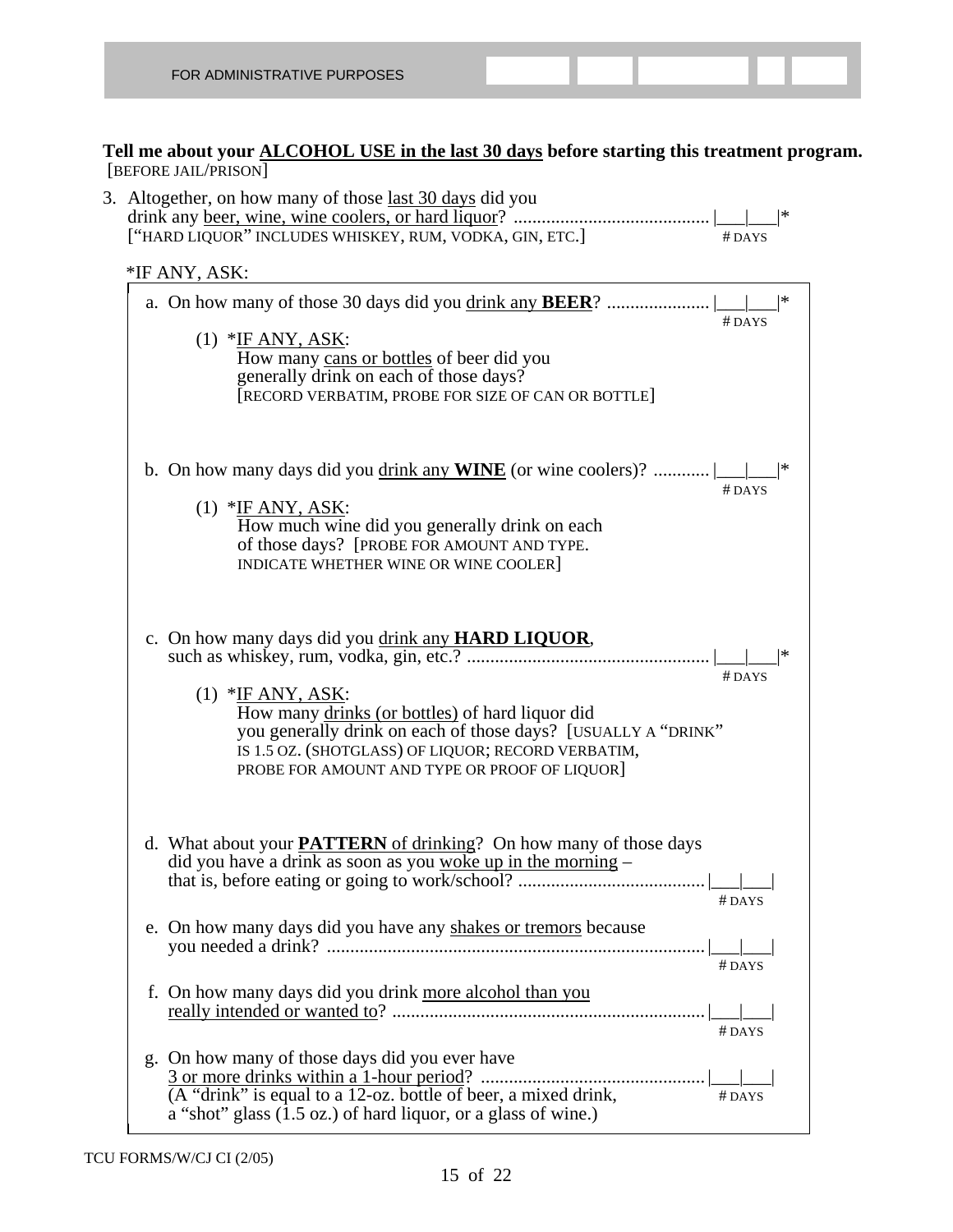#### **Think about the last 6 months before treatment** [OR BEFORE JAIL/PRISON] **and tell me how often your use of alcohol or other drugs caused PROBLEMS for you. First, let's talk about alcohol, and then other drugs.**

4. Tell me how often you think drinking alcohol or using other drugs have led to problems in each of the following areas of your life.

|                  |                |                 |                |   |                                                        |                |                 |                | <b>STRONGLY</b>                        |
|------------------|----------------|-----------------|----------------|---|--------------------------------------------------------|----------------|-----------------|----------------|----------------------------------------|
|                  |                |                 |                |   |                                                        |                |                 |                |                                        |
| $\boldsymbol{l}$ | 2              | $\mathcal{E}$   | $\overline{4}$ | 5 | $\mathcal{I}$                                          | $\overline{2}$ | $\mathcal{E}$   | $\overline{4}$ | 5                                      |
| $\mathcal{I}$    | $\overline{2}$ | $\mathfrak{Z}$  | $\overline{4}$ | 5 | $\mathcal{I}$                                          | 2              | $\mathfrak{Z}$  | $\overline{4}$ | 5                                      |
| $\overline{I}$   | $\overline{2}$ | $\mathfrak{Z}$  | $\overline{4}$ | 5 | $\mathcal{I}$                                          | 2              | $\overline{3}$  | $\overline{4}$ | 5                                      |
| $\overline{I}$   | $\overline{2}$ | $\mathfrak{Z}$  | $\overline{4}$ | 5 | $\mathcal{I}$                                          | 2              | $\overline{3}$  | $\overline{4}$ | 5                                      |
| $\boldsymbol{l}$ | $\overline{2}$ | $\mathfrak{Z}$  | $\overline{4}$ | 5 | $\mathcal{I}$                                          | 2              | $\mathfrak{Z}$  | $\overline{4}$ | 5                                      |
| $\overline{I}$   | $\overline{2}$ | $\mathfrak{Z}$  | $\overline{4}$ | 5 | $\mathcal{I}$                                          | 2              | $\mathfrak{Z}$  | $\overline{4}$ | 5                                      |
| $\mathcal{I}$    | $\overline{2}$ | $\mathfrak{Z}$  | $\overline{4}$ | 5 | $\mathcal{I}$                                          | $\overline{2}$ | $\mathfrak{Z}$  | $\overline{4}$ | 5                                      |
| $\boldsymbol{l}$ | $\overline{2}$ | $\mathfrak{Z}$  | $\overline{4}$ | 5 | $\mathcal{I}$                                          | $\overline{2}$ | $\mathfrak{Z}$  | $\overline{4}$ | 5                                      |
|                  |                | <b>STRONGLY</b> |                |   | (1) Alcohol Use<br><b>STRONGLY</b><br>DISAGREE   AGREE |                | <b>STRONGLY</b> |                | (2) Other Drug Use<br>DISAGREE   AGREE |

 5. How many times have you ever overdosed on drugs? .............................................. |\_\_\_|\_\_\_|\* # TIMES

| $#$ MONTHS |
|------------|
|            |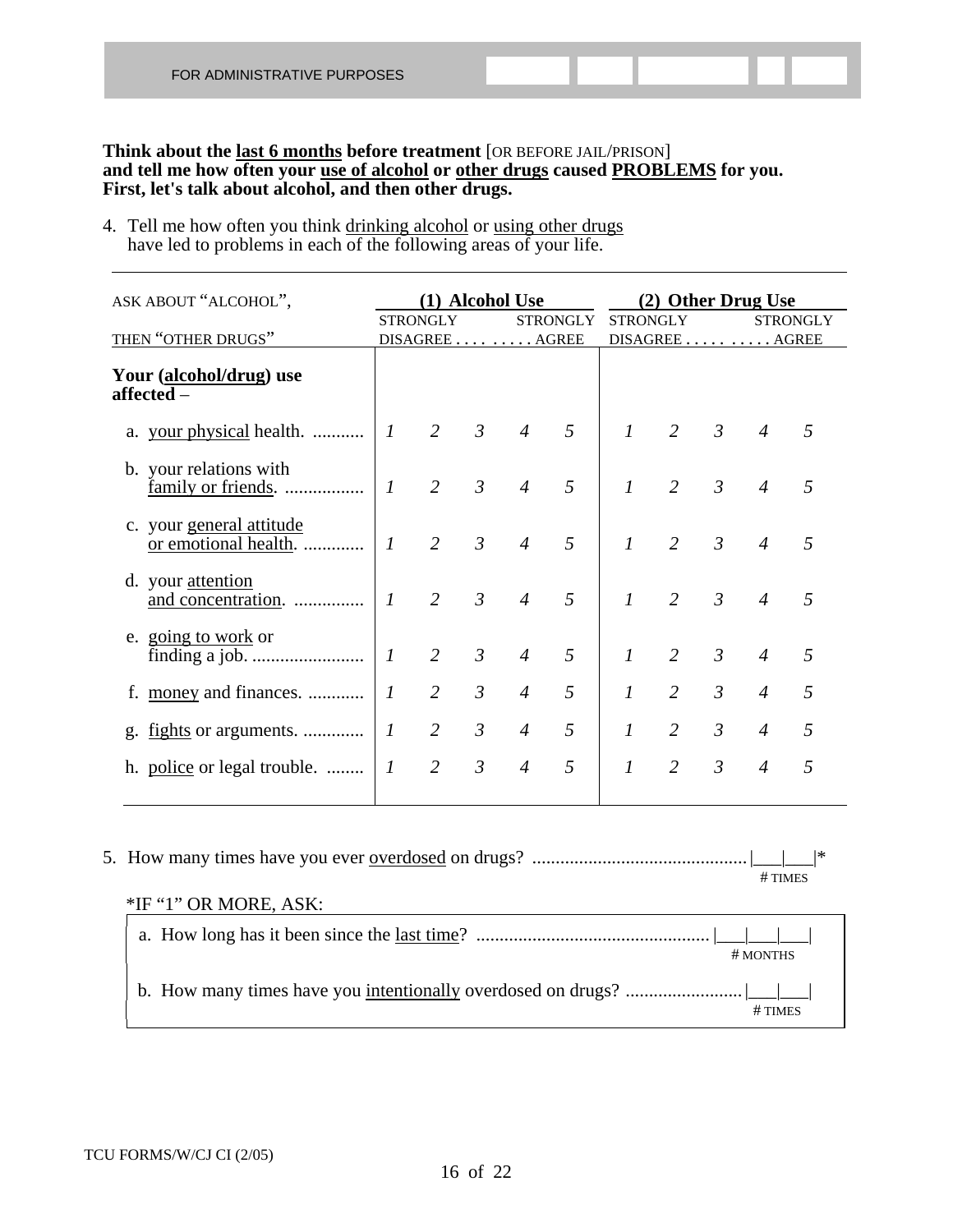# 6. How many TIMES have you ever quit alcohol or other drugs

 for at least 3 months or longer? .............................................................................|\_\_\_|\_\_\_|\* # TIMES

\*IF "1" OR MORE, ASK: a. How many times did you quit  $-$  (1) on your own "cold turkey"? .......  $\boxed{\phantom{a}}$  (2) in a treatment program? .............. |\_\_\_|\_\_\_| (3) in jail/prison? .............................. |\_\_\_|\_\_\_| (4) some other way? (specify) .........  $\frac{\square}{\square \text{mES}}$ b. What is the <u>longest time</u> you were ever able to stay "clean"? ................|<br>| # MONTHS

 7. How many TIMES before now have you ever been in a drug abuse treatment program? [DO NOT INCLUDE TREATMENTS THAT WERE ONLY FOR ALCOHOL PROBLEMS] ...... | # TIMES

#### **\*IF "0", SKIP TO Q.13**

#### \*IF "1" OR MORE, ASK:

| a. What kinds of treatment? How many TIMES have you been in –<br>[RECORD ANSWERS IN "DRUG TREATMENT CHART"] |                |                       |                |  |  |
|-------------------------------------------------------------------------------------------------------------|----------------|-----------------------|----------------|--|--|
| DRUG TREATMENT CHART                                                                                        |                |                       |                |  |  |
|                                                                                                             | Q7a. TIMES     | Q7b. AGE AT           | Q7c. MONTHS    |  |  |
| READ EACH ITEM, RECORD ANSWER                                                                               | <b>ENTERED</b> | <b>1ST ADMISSIONS</b> | <b>TREATED</b> |  |  |
| (1) Inpatient treatment                                                                                     |                |                       |                |  |  |
| Residential/therapeutic<br>(2)                                                                              |                |                       |                |  |  |
| Other institutional treatment<br>(3)<br>(such as VA or state hospital)<br>or in-prison program)?            |                |                       |                |  |  |
| (4) Outpatient drug-free?                                                                                   |                |                       |                |  |  |
| (5) Outpatient methadone?                                                                                   |                |                       |                |  |  |
| (6) Other? (specify) $\qquad$                                                                               |                |                       |                |  |  |

#### **ASK b & c ONLY FOR TREATMENTS WITH "1" OR MORE ADMISSIONS**: [RECORD ANSWERS IN "DRUG TREATMENT CHART"]

b. How old were you the first time you entered [TYPE OF TREATMENT]?

c. Altogether, how many months have you been treated in [TYPE OF TREATMENT]?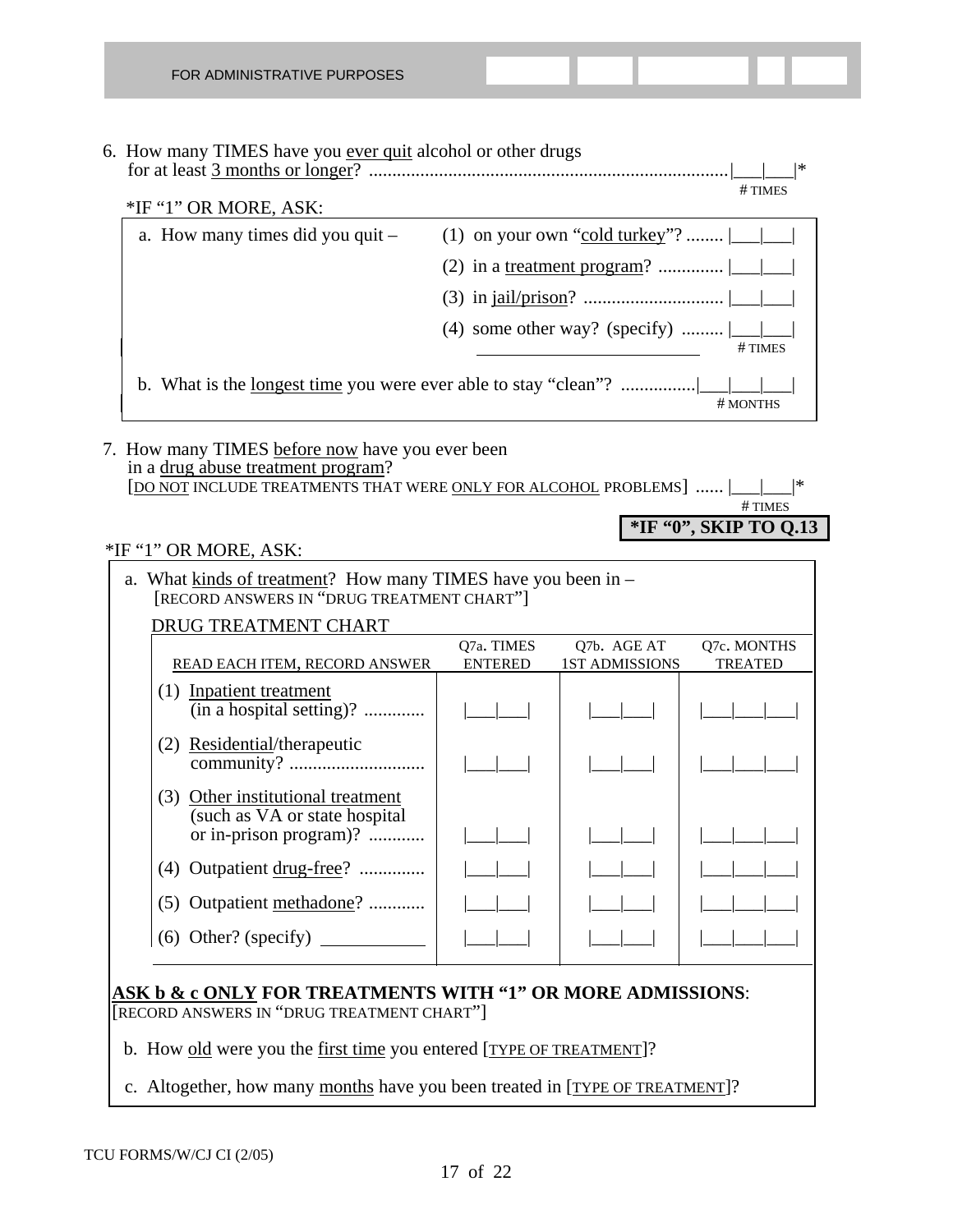| FOR ADMINISTRATIVE PURPOSES                                                                                                                       |
|---------------------------------------------------------------------------------------------------------------------------------------------------|
| 8. Before now, how long has it been since the last time you were<br># MONTHS                                                                      |
| *<br>TYPE #                                                                                                                                       |
| [RECORD CATEGORY NUMBER FROM "TREATMENT CHART" TO INDICATE TYPE OF LAST<br>TREATMENT, AND WRITE VERBATIM THE NAME AND LOCATION OF LAST TREATMENT] |
| NAME AND LOCATION OF LAST TREATMENT:                                                                                                              |
|                                                                                                                                                   |
|                                                                                                                                                   |
| 4. Other criminal justice officer<br>1. Judge<br>5. Other (specify)<br>2. Court officer<br>3. Substance Abuse Referral unit                       |
| 11. How many TIMES have you ever been in any kind of treatment program<br> *<br># TIMES<br>*IF "1" OR MORE, ASK:                                  |
| a. How long ago was the <u>last time</u> you were in an<br># MONTHS                                                                               |
| 12. Have you ever gone to self-help meetings like AA, NA, CA, etc.? $0 = No$ $1 = Yes*$<br>*IF "YES", ASK:                                        |
| AGE                                                                                                                                               |
| b. About how many meetings have you ever attended? Was it $-$<br>$2.6 - 10$<br>$3. 11-25$<br>4. 26-100 5. Over 100<br>$1. 1-5$                    |
|                                                                                                                                                   |
| # MONTHS<br>d. Did you attend any self-help group meetings in the <u>last 30 days</u><br>$1 = Yes$                                                |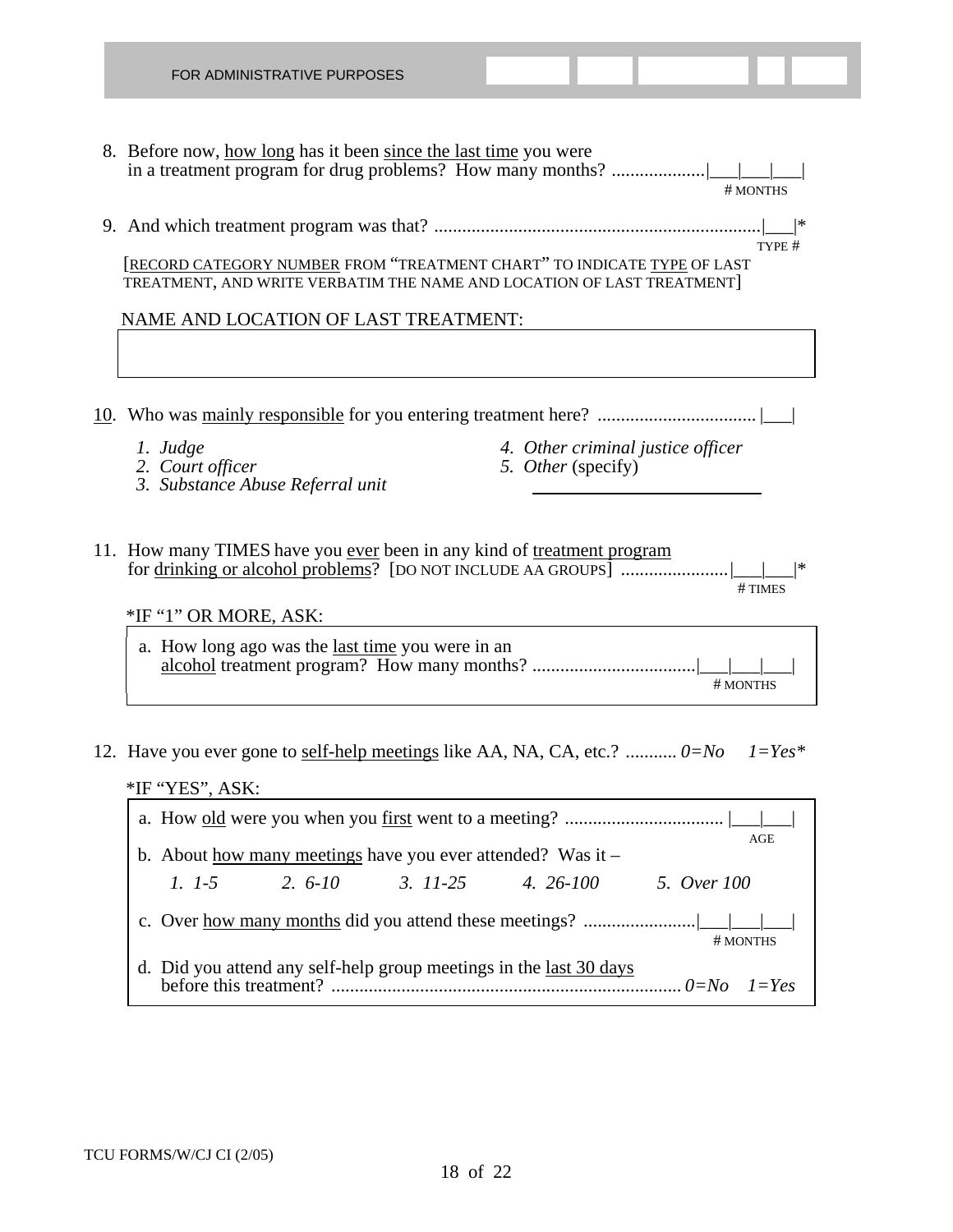| FOR ADMINISTRATIVE PURPOSES                              |  |  |  |
|----------------------------------------------------------|--|--|--|
|                                                          |  |  |  |
|                                                          |  |  |  |
| $*$ IF "YES", ASK:                                       |  |  |  |
| a. What kind of insurance do you have? [RECORD VERBATIM] |  |  |  |
|                                                          |  |  |  |
|                                                          |  |  |  |

#### **PART G: AIDS RISK ASSESSMENT**

**In this last set of questions, I need to get information about your drug use and sexual activities that could have exposed you to HIV, the virus that causes AIDS. A few questions are highly personal, but it is very important that you be open and honest in your answers.** 

| 1. $\circ$ In the last 6 months before entering this treatment,<br>[OR BEFORE JAIL/PRISON]                                                                     |                                      |
|----------------------------------------------------------------------------------------------------------------------------------------------------------------|--------------------------------------|
| [USE "ANSWER CARD C"]                                                                                                                                          | CARD C                               |
|                                                                                                                                                                | *IF "0", SKIP TO Q.11                |
| 2. <sup>c</sup> How often did you use needles or syringes that were "dirty" $-$<br>that is, that someone else had used and were not sterilized or cleaned      | CARD <sub>C</sub>                    |
| 3. <sup>c</sup> And how often did you use the <u>same cooker</u> , cotton, or                                                                                  | CARD <sub>C</sub>                    |
| [TAKE BACK "ANSWER CARD C"]                                                                                                                                    |                                      |
| 4. Altogether, how many PEOPLE did you<br>share the same works with during those 6 months?<br>This means all the people who used the same needles or syringes, | # PEOPLE                             |
| 5. In the last 30 days before this treatment [OR BEFORE JAIL/PRISON],                                                                                          | *<br>#TIMES<br>*IF "0", SKIP TO Q.11 |
| 6. How many times did you inject with "dirty" needles or syringes $-$<br>those that had already been used by someone else but not cleaned?                     | $#$ TIMES                            |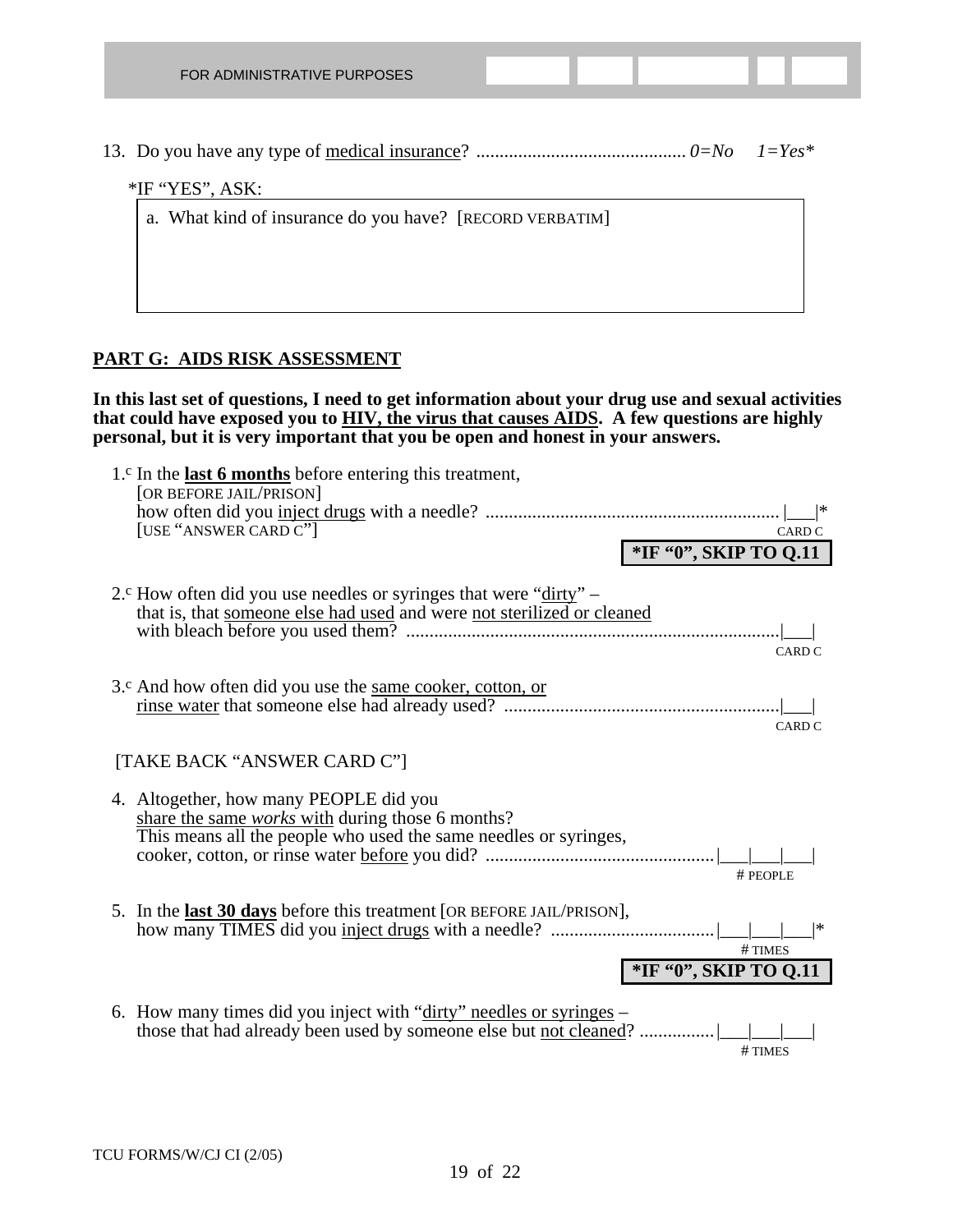| FOR ADMINISTRATIVE PURPOSES                                                                                                                               |
|-----------------------------------------------------------------------------------------------------------------------------------------------------------|
| 7. How many of the times you injected in those 30 days<br>did you use the same cooker, cotton, or rinse water<br>#TIMES                                   |
| 8. And how many of the times that you injected drugs<br>#TIMES                                                                                            |
| 9. Altogether, how many PEOPLE did you share the same works with<br>in those 30 days? This means all the people who used the same<br># PEOPLE             |
| 10. How many TIMES did you give or loan your used needles or syringes<br>to someone else, who then used them without cleaning them with bleach?<br>#TIMES |
| 11. What about <b>SEX</b> (including vaginal, oral, or anal) in the <b>last 6 months</b><br>before entering this treatment? [OR BEFORE JAIL/PRISON]       |
| # PEOPLE<br>*IF "0", SKIP TO Q.17                                                                                                                         |

#### 12. During those months, how often did you have sex **WITHOUT USING A CONDOM** while –

|                                  | <b>ONLY</b>  | $1 - 3$      | $1 - 5$        | <b>ABOUT</b> |  |
|----------------------------------|--------------|--------------|----------------|--------------|--|
|                                  | A FEW        | TIMES A      | <b>TIMES A</b> | <b>EVERY</b> |  |
| <b>NEVER</b>                     | <b>TIMES</b> | <b>MONTH</b> | WEEK           | DAY          |  |
| a. with someone who was not your |              |              |                |              |  |
| b. with someone who              |              |              |                |              |  |
| c. trading, giving, or getting   |              |              |                |              |  |

#### 13. And what about **SEX** in the **last 30 days** before entering this treatment? [OR BEFORE JAIL/PRISON]

 How many PEOPLE did you have any kind of sex with during that month (including vaginal, oral, or anal)? ....................................|\_\_\_|\_\_\_|\_\_\_|\* # PEOPLE **\*IF "0", SKIP TO Q.17**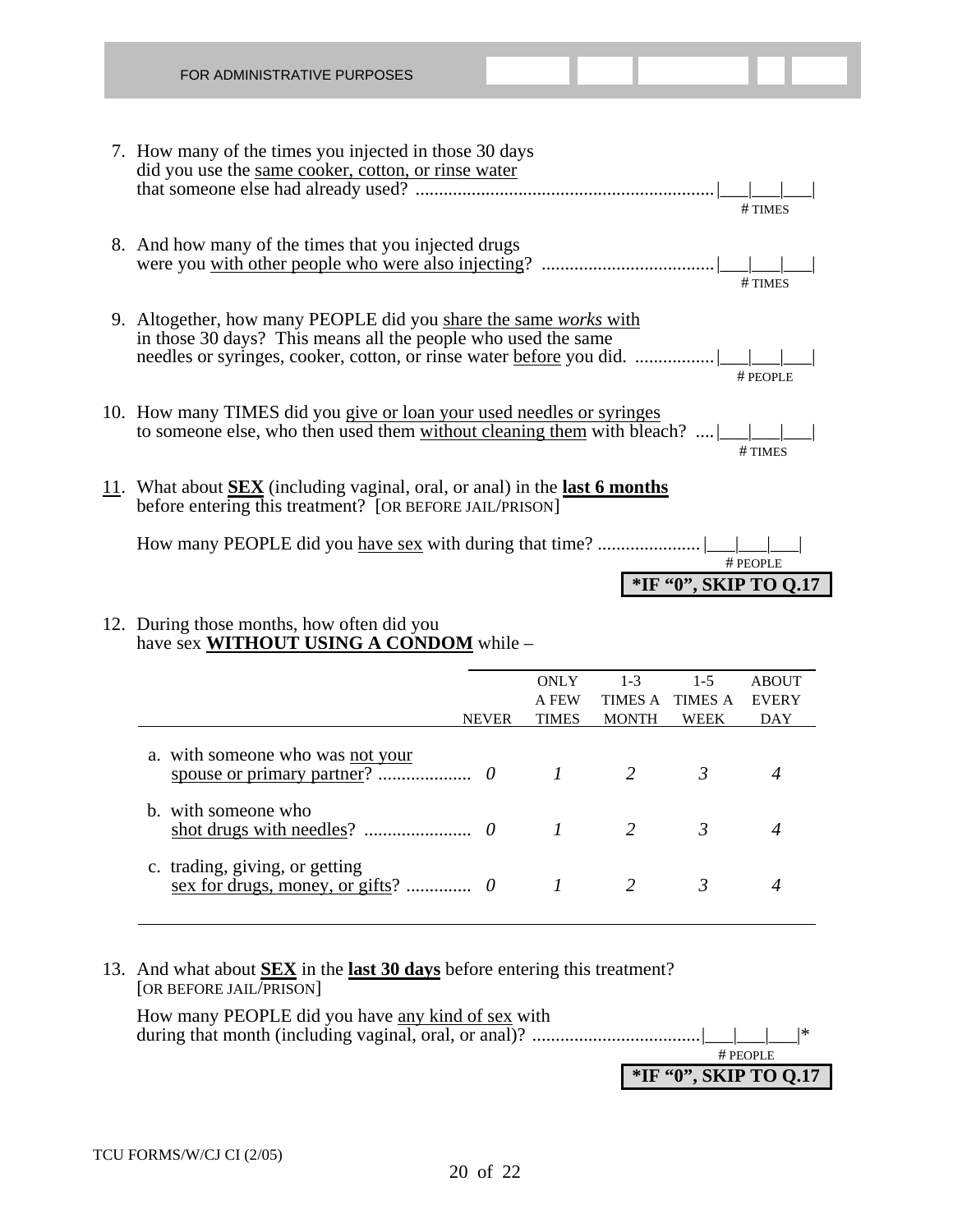| FOR ADMINISTRATIVE PURPOSES                                                                                 |       |                       |
|-------------------------------------------------------------------------------------------------------------|-------|-----------------------|
| 14. How many of your partners were female                                                                   | Male: | # PEOPLE              |
| 15. Altogether, how many times did you have sex that month?                                                 |       | #TIMES                |
| 16. And <u>how many times</u> did you have sex without using a latex condom?                                |       | #TIMES                |
| *IF "ONE OR MORE", ASK:<br>a. When you had sex without using a condom that month, how many times was it $-$ |       | *IF "0", SKIP TO Q.17 |
|                                                                                                             |       |                       |
|                                                                                                             |       |                       |
|                                                                                                             |       |                       |
| 4. while you or your partner were "high" on drugs or alcohol?                                               |       |                       |
| 5. while trading (giving/getting) sex for drugs, money, or gifts?                                           |       |                       |
|                                                                                                             |       |                       |
|                                                                                                             |       |                       |
|                                                                                                             |       | #TIMES                |

| 17. How many PEOPLE have you known personally who have been<br>infected with the AIDS virus (including those who now | $#$ PEOPLE |  |
|----------------------------------------------------------------------------------------------------------------------|------------|--|
| *IF "1" OR MORE, ASK:                                                                                                |            |  |
|                                                                                                                      |            |  |
|                                                                                                                      |            |  |

# **END OF THIS INTERVIEW – THANKS!!**

# PEOPLE